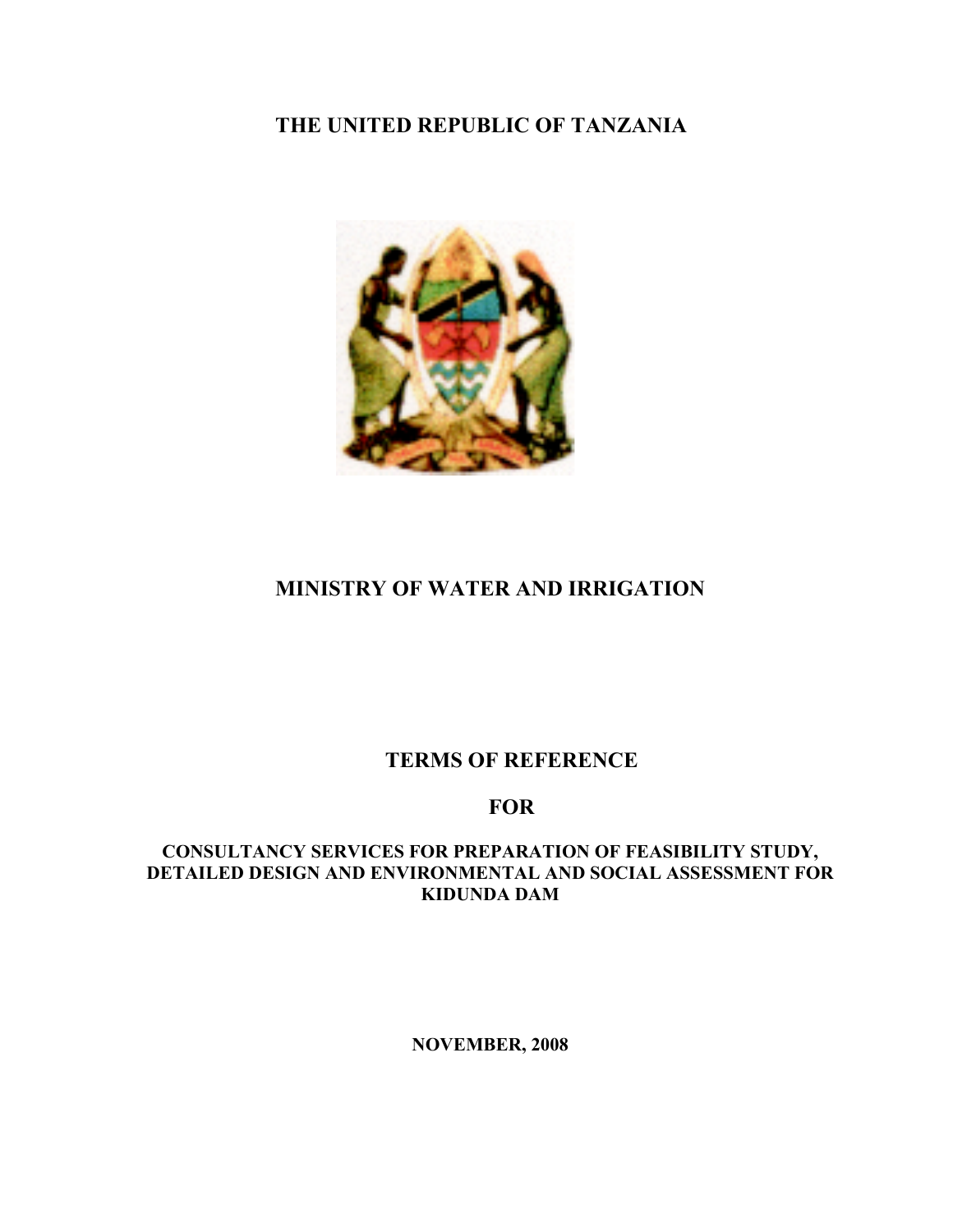# **TABLE OF CONTENTS**

| 1.               | $\overline{2}$ |                                                                        |    |
|------------------|----------------|------------------------------------------------------------------------|----|
|                  | 11             |                                                                        |    |
|                  | 1.2            |                                                                        |    |
|                  |                |                                                                        |    |
| 2.               |                |                                                                        |    |
|                  | 2.1            |                                                                        |    |
|                  | 2.2            |                                                                        |    |
| 3.               |                |                                                                        |    |
|                  | 3.1            |                                                                        |    |
|                  | 3.1.           |                                                                        |    |
|                  | 3.2            |                                                                        |    |
|                  | 3.3            |                                                                        |    |
|                  | 3.4            |                                                                        |    |
|                  | 3.5            |                                                                        |    |
|                  | 3.6            | Undertake detailed qualitative and quantitative environmental          |    |
|                  |                |                                                                        |    |
|                  | 3.7            | Institutional Framework for Implementation and Capacity Assessments 22 |    |
|                  | 3.8            |                                                                        |    |
|                  | 3.9            |                                                                        | 20 |
| $\overline{4}$ . |                |                                                                        |    |
| 5.               |                |                                                                        |    |
|                  | 5.1            |                                                                        |    |
|                  | 5.2            |                                                                        |    |
|                  | 5.3            |                                                                        |    |
|                  | 5.4            |                                                                        |    |
|                  | 5.5            |                                                                        |    |
| 6.               |                |                                                                        |    |
|                  | 6.1            |                                                                        |    |
|                  | 6.2            |                                                                        |    |
| 7.               |                | CONSULTATIVE MEETING AND WORKSHOPS 38                                  |    |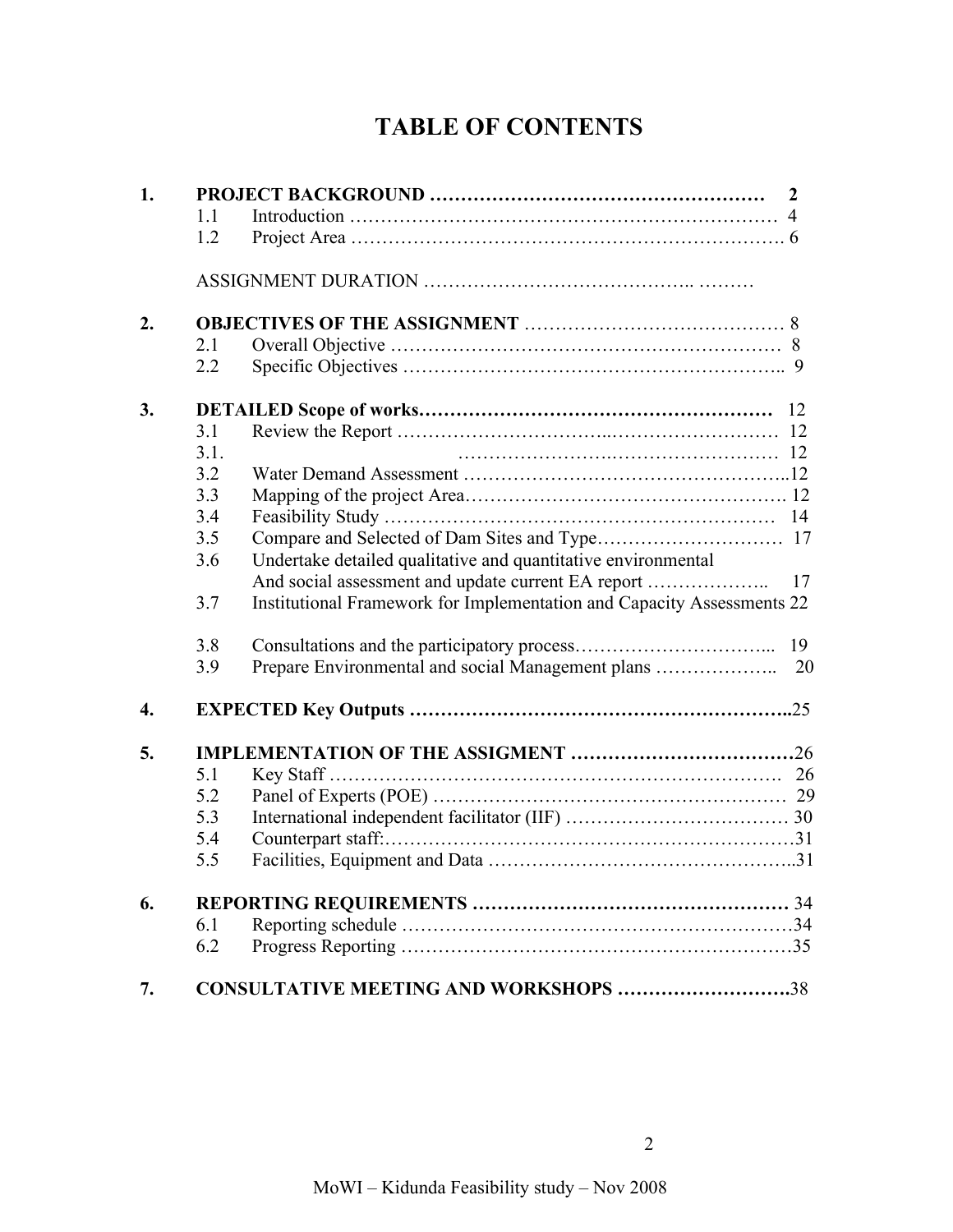# **ACRONYMS**

| <b>AfDB</b>    | <b>African Development Bank</b>                   |
|----------------|---------------------------------------------------|
| B/C            | Cost Benefits Analysis                            |
| <b>DAWASA</b>  | Dar es Salaam Water and Sewerage Authority        |
| <b>DAWASCO</b> | Dar es salaam Water and Sewerage Corporation      |
| <b>DOE</b>     | Division of Environment                           |
| <b>DWSSP</b>   | Dar es salaam Water Supply and Sewerage Authority |
| EIB            | European Investment Bank                          |
| <b>ESMPs</b>   | <b>Environmental and Social Management Plans</b>  |
| EA             | <b>Environmental Assessment</b>                   |
| <b>EMA</b>     | <b>Environmental Management Act</b>               |
| <b>EMP</b>     | Environmental Management Plan                     |
| <b>ESIA</b>    | <b>Environmental and Social Impact Assessment</b> |
| <b>FWSMP</b>   | Future Water Source Master Plan                   |
| <b>GON</b>     | Government of Norway                              |
| GoT            | Government of Tanzania                            |
| <b>GPS</b>     | <b>Global Positioning System</b>                  |
| <b>GTZ</b>     | Gesellchaft for Technische Zusammenalbeit         |
| <b>HVA</b>     | Height-Volume-Area                                |
| <b>ICOLD</b>   | <b>International Commission of Large Dams</b>     |
| <b>IDA</b>     | <b>International Development Agency</b>           |
| <b>IIF</b>     | International Independent Facilitator             |
| <b>IPDP</b>    | Indigenous Peoples Development Plan               |
| <b>IRR</b>     | Internal Rate of Return                           |
| <b>JICA</b>    | Japanese International Cooperation Agency         |
| <b>LRP</b>     | Livelihoods Restoration Plan                      |
| <b>MOWI</b>    | Ministry of Water and Irrigation                  |
| <b>MCM</b>     | <b>Million Cubic Meters</b>                       |
| <b>NAPA</b>    | National Adaptation Plan of Action                |
| <b>NORAD</b>   | Norwegian Development Agency                      |
| <b>NEMC</b>    | National Environmental Management Council         |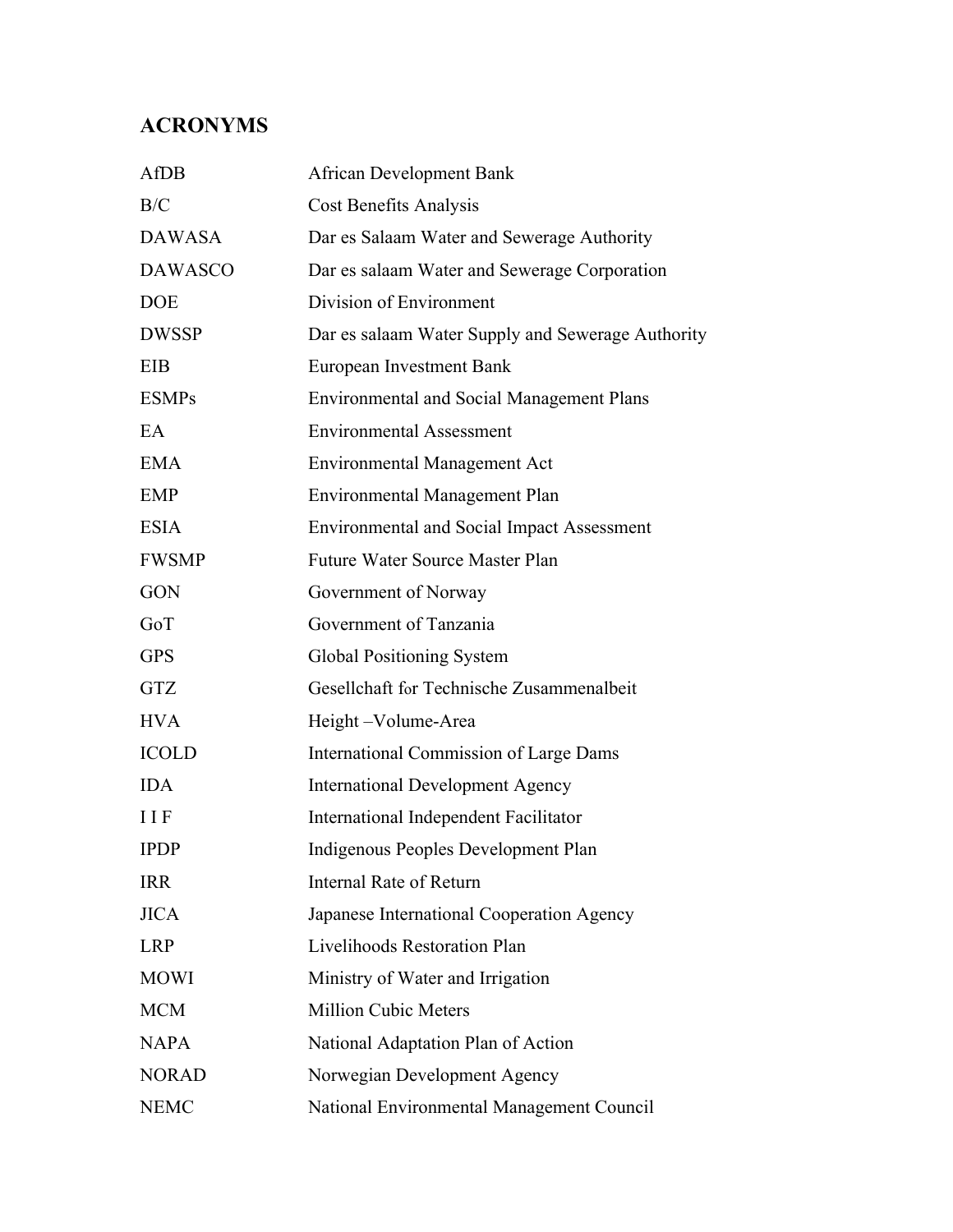| <b>NPV</b>    | Net Present Value                   |
|---------------|-------------------------------------|
| OM            | <b>Operation and Maintenance</b>    |
| <b>PMF</b>    | Probable Maximum Flood              |
| PoE           | Panel of Experts                    |
| <b>QCBS</b>   | <b>Quality Cost Based Selection</b> |
| <b>RAP</b>    | Resettlement Action Plan            |
| SА            | Social Assessment                   |
| <b>SCP</b>    | <b>Selous Conservation Program</b>  |
| <b>TANAPA</b> | Tanzania National Parks Authority   |
| <b>ToR</b>    | Terms of Reference                  |
| <b>UTM</b>    | Universal Transverse Mercator       |
| <b>WRBWO</b>  | Wami Ruvu Basin Water Office        |
| WB            | World Bank                          |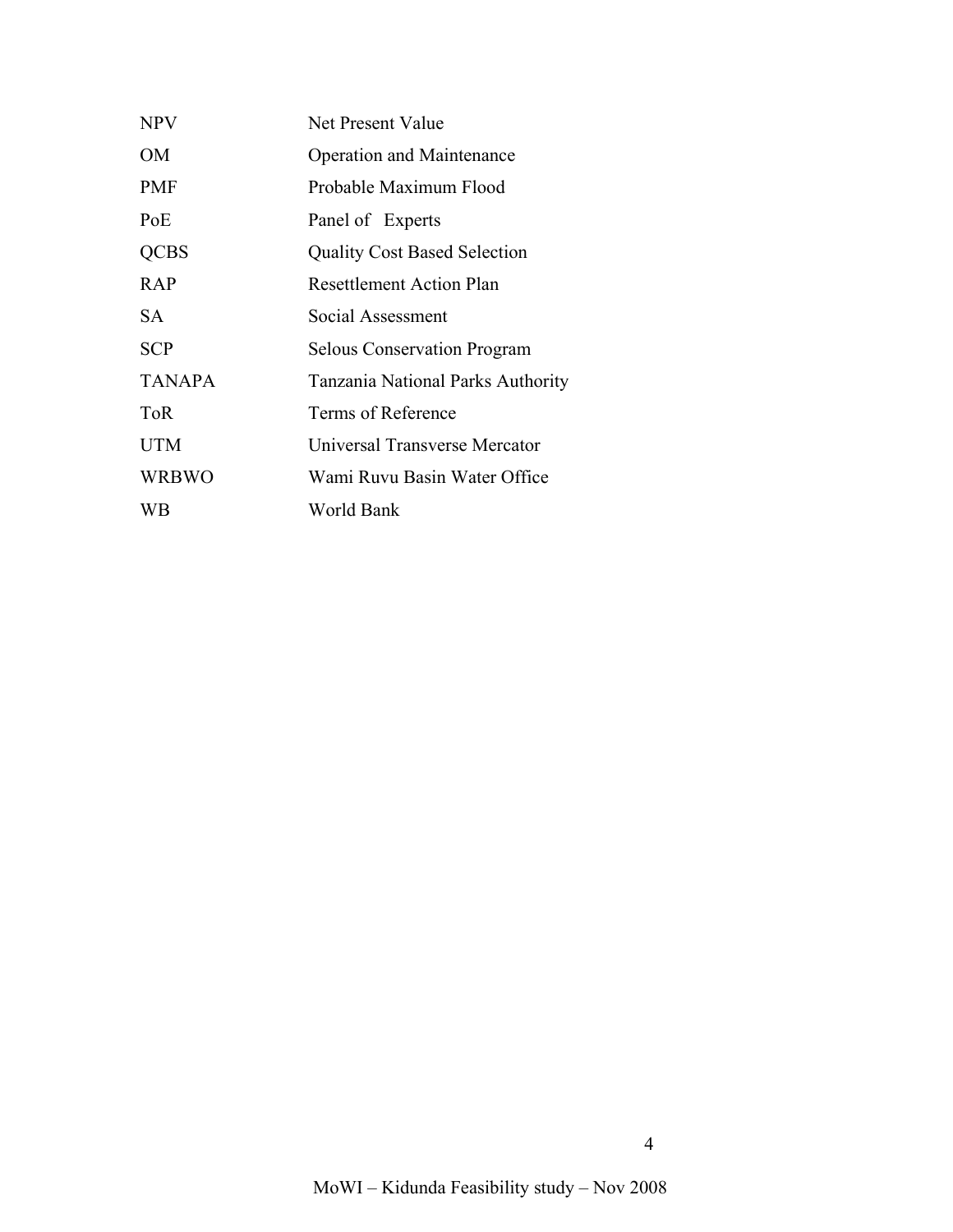# **1 PROJECT BACKGROUND**

#### **Introduction**

The Kidunda Dam on Ruvu River is proposed to regulate flow and improve reliability of the main water supply source of Dar es Salaam, the commercial city of Tanzania with a population of over 4 million people. The unregulated Ruvu River contributes over 90% of the city's total supply. According to the pre-feasibility level study of Kidunda dam by JICA  $(1994)^1$ , Norconsult  $(2007)^2$  and  $(2008)^3$ , the height of the dam is estimated at around 25 m and the total reservoir capacity is around 150 million m<sup>3</sup>. The preliminary EIA report was submitted in March 2008, and disclosed internally after stakeholders consultation workshop held in Morogoro on September 2007.

The Ministry of Water and Irrigation (MoWI) through DAWASA conducted a Future water sources Master Plan study under the Dar es salaam Water Supply and Sewerage Project (DWSSP), which included analysis of 26 options of surface and groundwater development to supply the future water needs for the city. This study integrated technical, economic, environmental and social criteria upfront in the analysis to identify and evaluate the most promising water source options. The two most promising and complementary options prioritized are: (a) the proposed Kidunda Dam for regulating the flow of Ruvu River and improving the reliability of the city's main water supply source located north of the city and (b) the phased exploitation (along with assessment and monitoring) of the newly found Kimbiji aquifer located south of the city to meet most of the city's future water supply needs.

The Government strategy is to optimize the use of both its surface and groundwater systems and minimize the risks. On the groundwater side, the DWSSP has funded test drilling of 3 deep boreholes in the Kimbiji aquifer with promising results, and follow up work to be supported with a grant from the Government of Norway (GON) is going to be used to further assess, initiate pilot development and monitor the Kimbiji aquifer response to better understand the new aquifer system.

On the Ruvu River, as a preliminary mitigation measure for the proposed dam, the Government through a multi-sector stakeholder oversight committee, has recommended a smaller dam with the primary objective of drinking water supply to the city instead of the originally planned larger multipurpose dam (under the 1994<sup>1</sup> JICA supported reconnaissance study) and has also moved the proposed dam site 12 km downstream to reduce the potential inundated area and to minimize upstream environmental and social impacts.

This project is at pre-feasibility stage and needs to be upgraded into feasibility study stage. The Feasibility study will address various technical investigations including topographic surveys and mapping, geotechnical investigations, hydrological and yield analysis, dam design etc. The final dam site and dimensions will be determined based on the study results including proper topographical survey, geotechnical investigations, hydrological analysis and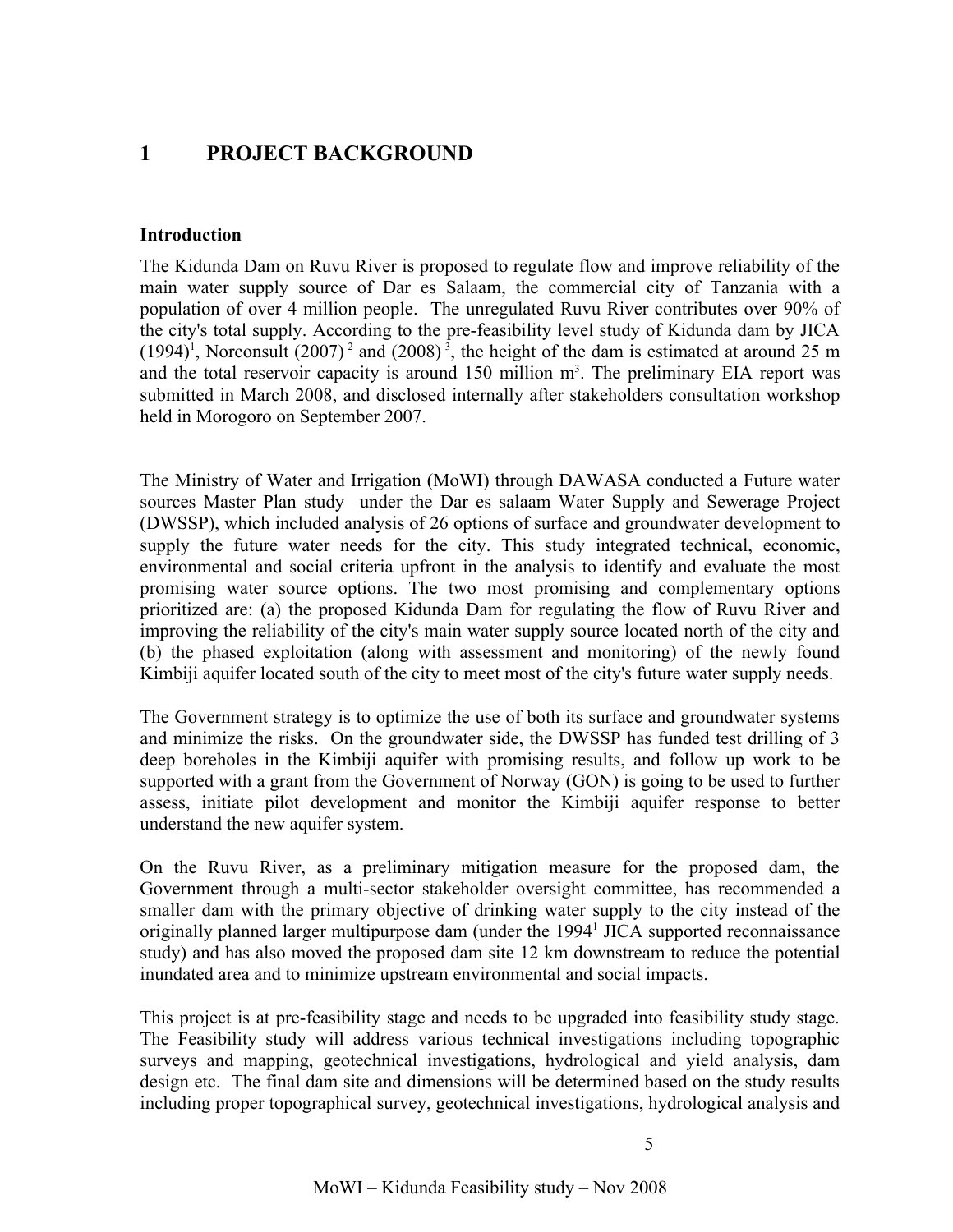other tasks, including an updated environmental and social assessment. It should also continue and enhance its efforts for organizing stakeholder consultation meetings to collect inputs and present the results of the Draft and Draft final EA, SA and ESMP's.

In particular, the EA, SA and ESMPs will look into the two potential risks:

- (i) Inundation of small part of the Selous Game reserve by the reservoir, of which the new mapping and selection of dam axis will take into consideration and also the JUKUMU wildlife management area and Mkulazi Forest Reserve and
- (ii) Resettlement of JUKUMU wildlife management village communities upstream of the dam as well as other impacts, including a review of the downstream environmental flow requirement estimated.

Although the inundated area of Selous Game reserve is estimated at around  $4-5 \text{ km}^2$  out of the total area of around 55,000 km<sup>2</sup> according to the current survey, it should be noted that this is a designated UNESCO World Heritage Site with high biodiversity.

In order to implement the project the preliminary study reports need to be expanded and updated to full EA, SA and ESMPs based on the final topography, design parameters as well as the updated environmental and social assessment to meet all requirements of the Bank safeguard policies and Government of Tanzania's requirements.

### **1.2 CURRENT INITIATIVES**

#### **1.2.1 Comprehensive Assessment of Kimbiji aquifer.**

The Royal Norwegian Government through NORAD will fund further assessment of this aquifer to assist in future planning and monitoring. Project document and draft of ToRs for consultancy services have been submitted to the Royal Norwegian Embassy for grant agreement. This study will be implemented under the Water Sector Development Program arrangement.

#### 1.2.2 **The Kidunda Dam Project.**

The current dam site is proposed to be located 12 km downstream of the Ruvu River from the original multipurpose dam site in order to reduce the potential environmental impacts on the upstream area. The proposed live storage volume of  $140$  million  $m<sup>3</sup>$  has been significantly reduced to around 7% of the average annual runoff volume of the Ruvu River.

The dam is proposed to augment low flows in the river system during critical periods, to allow uninterrupted supply to the two water treatment works supplying the city. This dam will store water up to 90 m elevation above sea level, with inundation estimated to be around 27 to 60 km<sup>2</sup>. The actual dimensions will be determined by this study, after proper maps have been developed. This modification has been introduced through the preparation process of the aforementioned Dar es Salaam Water Source Master Plan (FWSMP)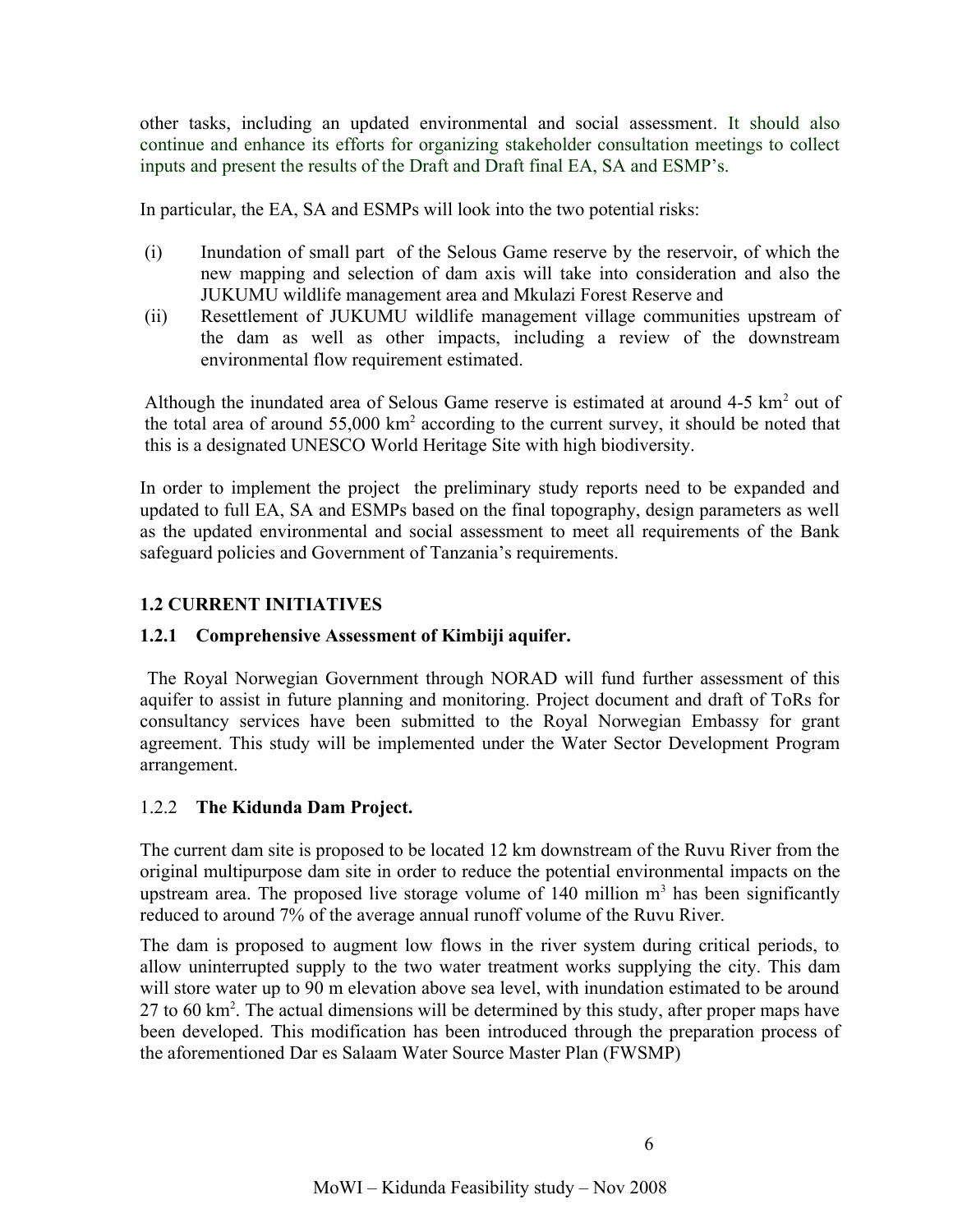#### **Project Area**

The proposed Kidunda Dam will be located at Kidunda village approximately E37413500 and N9196000 downstream of Mgeta and Ruvu rivers confluence in Morogoro South province. The reservoir is expected to partially affect the Selous Game Reserve Area and various communities. The dam reservoir area is provisionally estimated between 27 to 60 square kilometers.

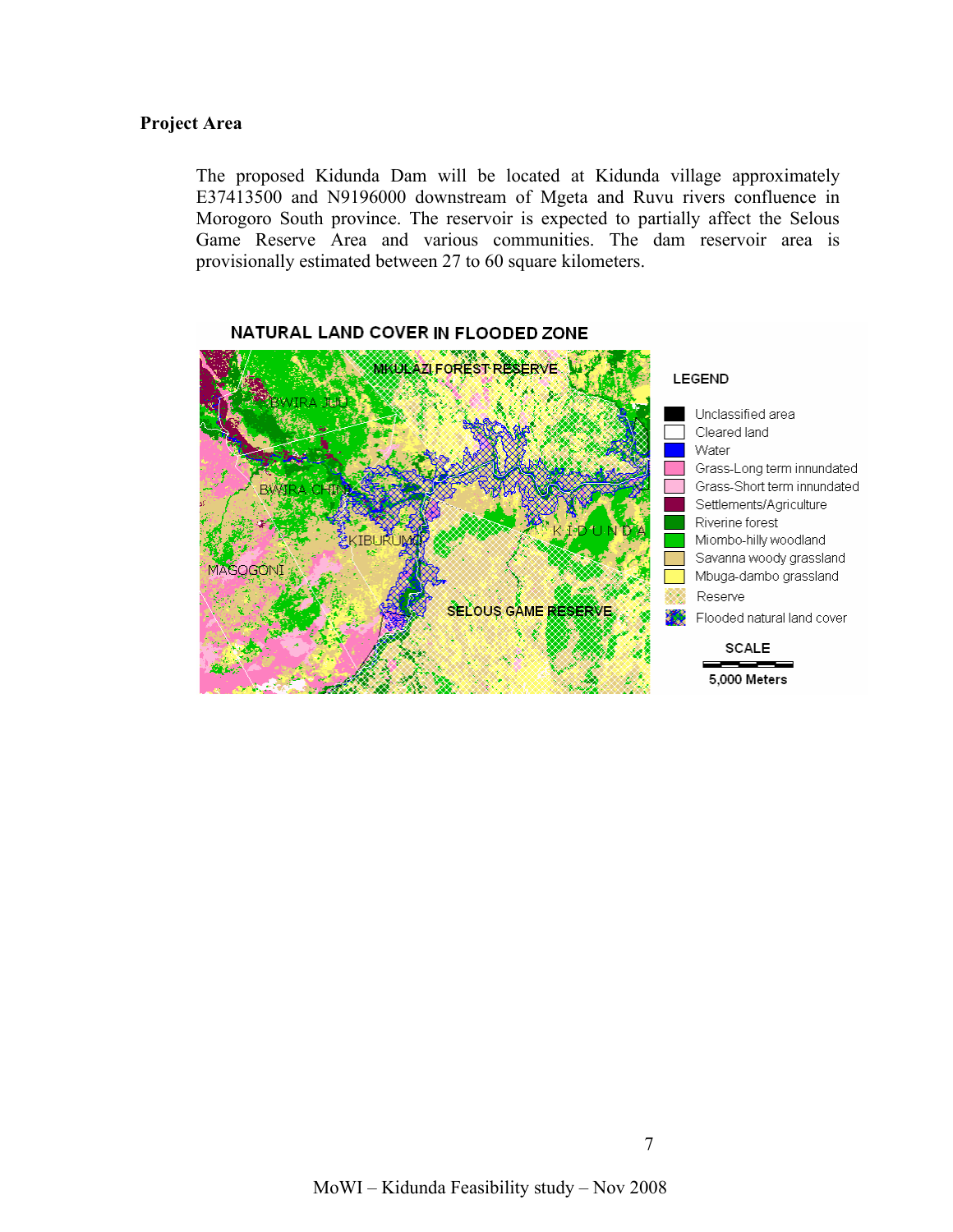#### **Figure. 1 Location map of natural land cover**

#### Figure2: Proposed Mapping Area



#### **Footnote:**

The Blue points indicate the proposed Dam area which is within the reservoir area and its coordinates are indicated in section 3.1.3.

The Red points indicate the proposed Reservoir area inclusive a 500m buffer zone and its coordinates are indicated in section 3.1.2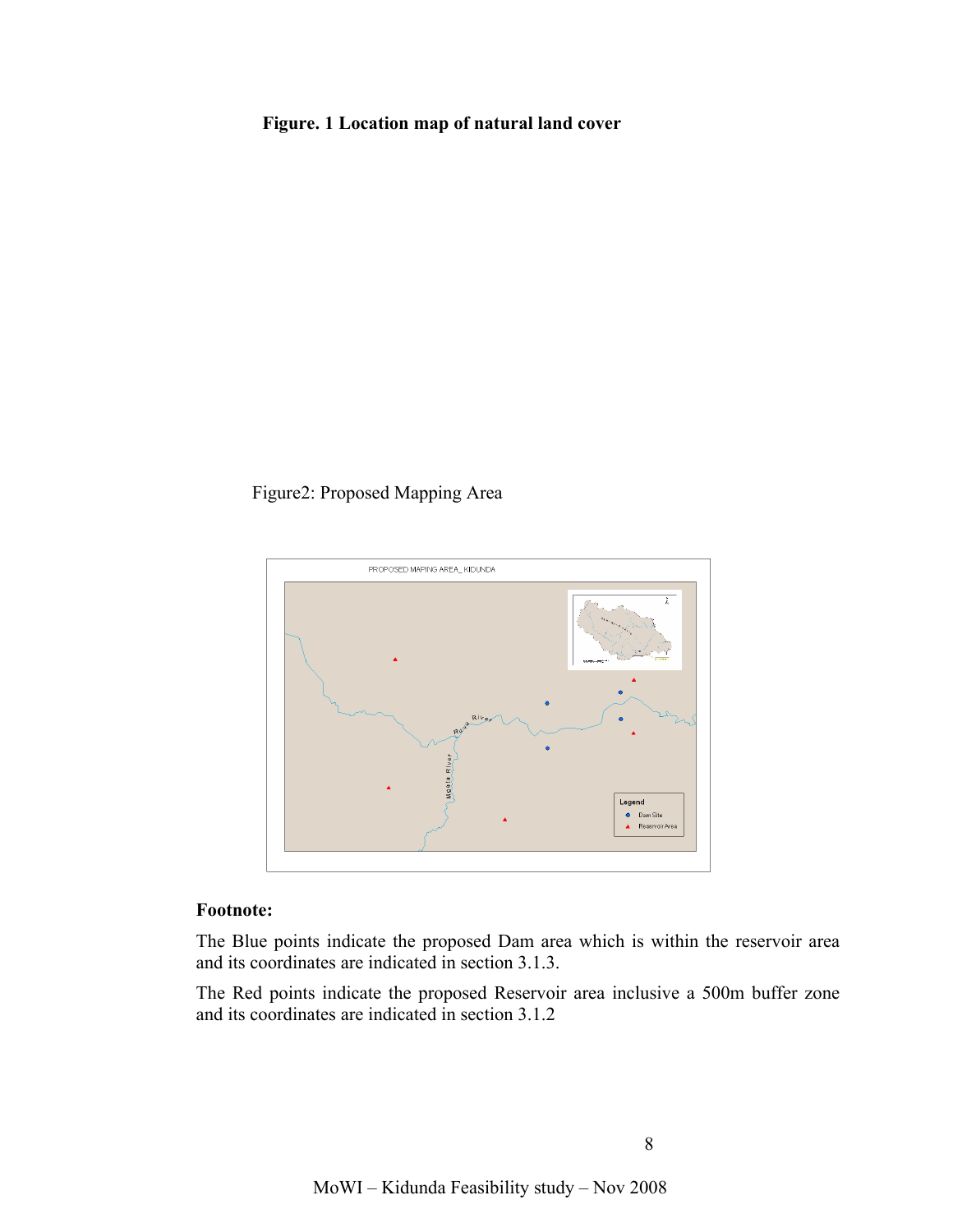MoWI – Kidunda Feasibility study – Nov 2008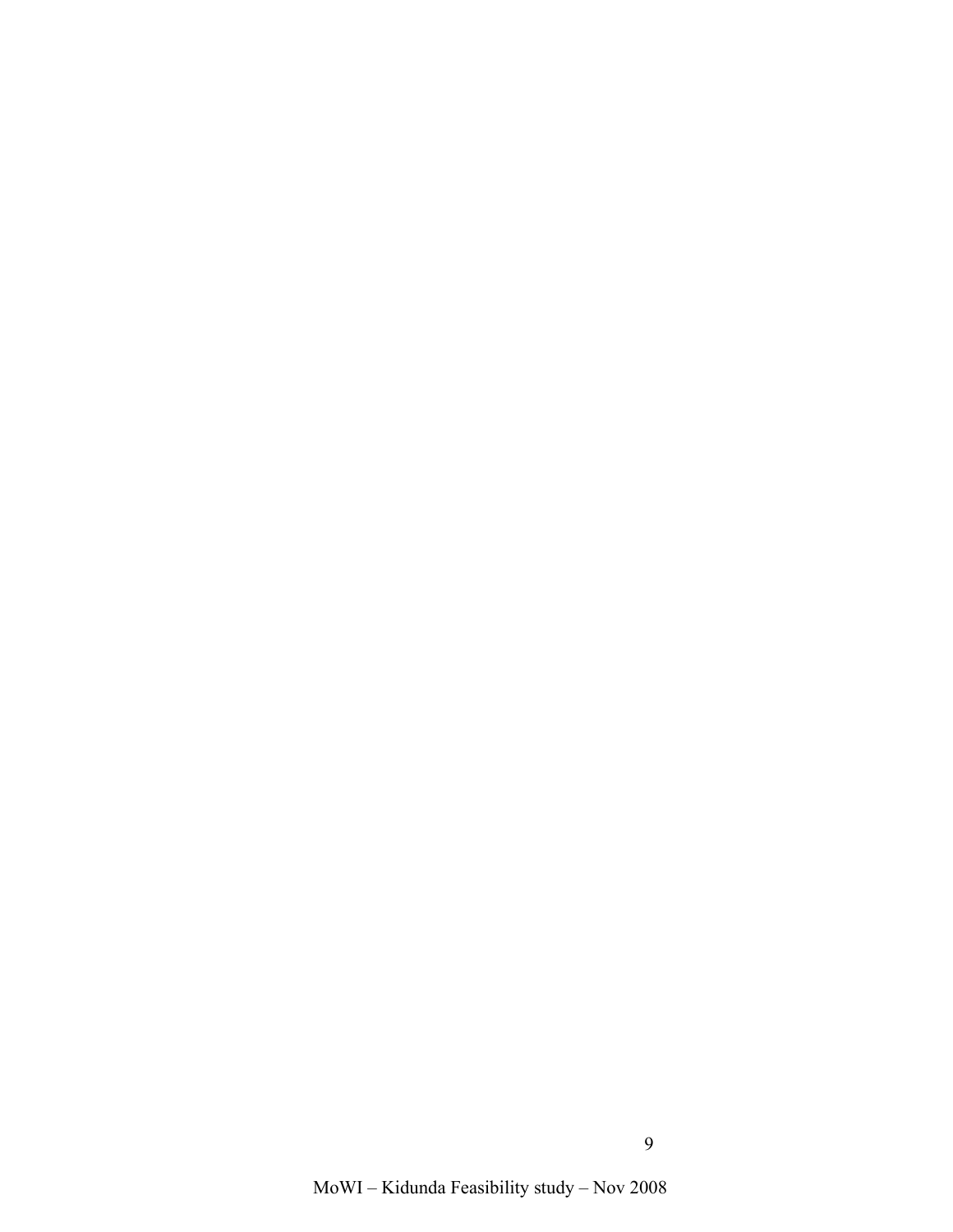# **2 OBJECTIVES OF THE ASSIGNMENT**

#### **Overall Objective**

The overall objective of the consultancy is to upgrade the existing pre-feasibility study of the Kidunda Dam to a feasibility level, prepare detailed design and tender documents, upgrade and finalize the EA, SA, ESMPs and construction plans to meet GoT and World Bank requirements for a category A projects through QCBS procurement procedures.

The consultancy will also upgrade and finalize the Environmental Assessment, Social Assessment, and ESMP reports based on the supplementary baseline survey.

The assignment is expected to be implemented in 3 Phases with the following sequence;

- **Phase 1:** Review of reports and recommend water demand based on Integrated Water Resources Management and hydrological analysis. Conduct Aerial and Topographic Mapping for the Project Area including reservoir site, dam sections and associated works (camping site, access road, borrow sites, communication and community resettlement locations). Recommend the dam axis based on topographic and aerial surveys. Conduct geological and geotechnical investigations for the dam site, dam sections and associated works, borrow sites/quarries or other required survey and assessments. Present the results to MoWI with attention to (POE) for recommendation and decision. The consultancy will also be required to prepare ToRs for Social and Environmental Impact survey indicators. These should consider but not limited to the following;
	- o Dam's social, economic and environmental impacts
	- o Social economic survey baseline data showing indicators
	- o Livelihood/income restoration
- **Phase 2:** Based on results in Phase1 the consultant will conduct feasibility study considering the issues raised by the environmental and social analysis of alternatives, as part of the selection of the final dam design. The consultant will also complete the SA and undertake substantial consultations with relevant stakeholders. The consultant will also prepare Financial and Economic Analysis Report.
- **Phase 3:** Once the client makes a final decision on the optimal dam design, the consultant will:
	- i) Prepare the final detailed design, construction drawings and tender documents including engineering cost estimates of all contract packages including dam, and associated works.
	- ii) Finalize the EA based on this final choice of dam design and prepare the corresponding ESMPs which are, the Environment Management Plans, Resettlement Action Plans (RAPs), Livelihood Restoration Plan (LRP),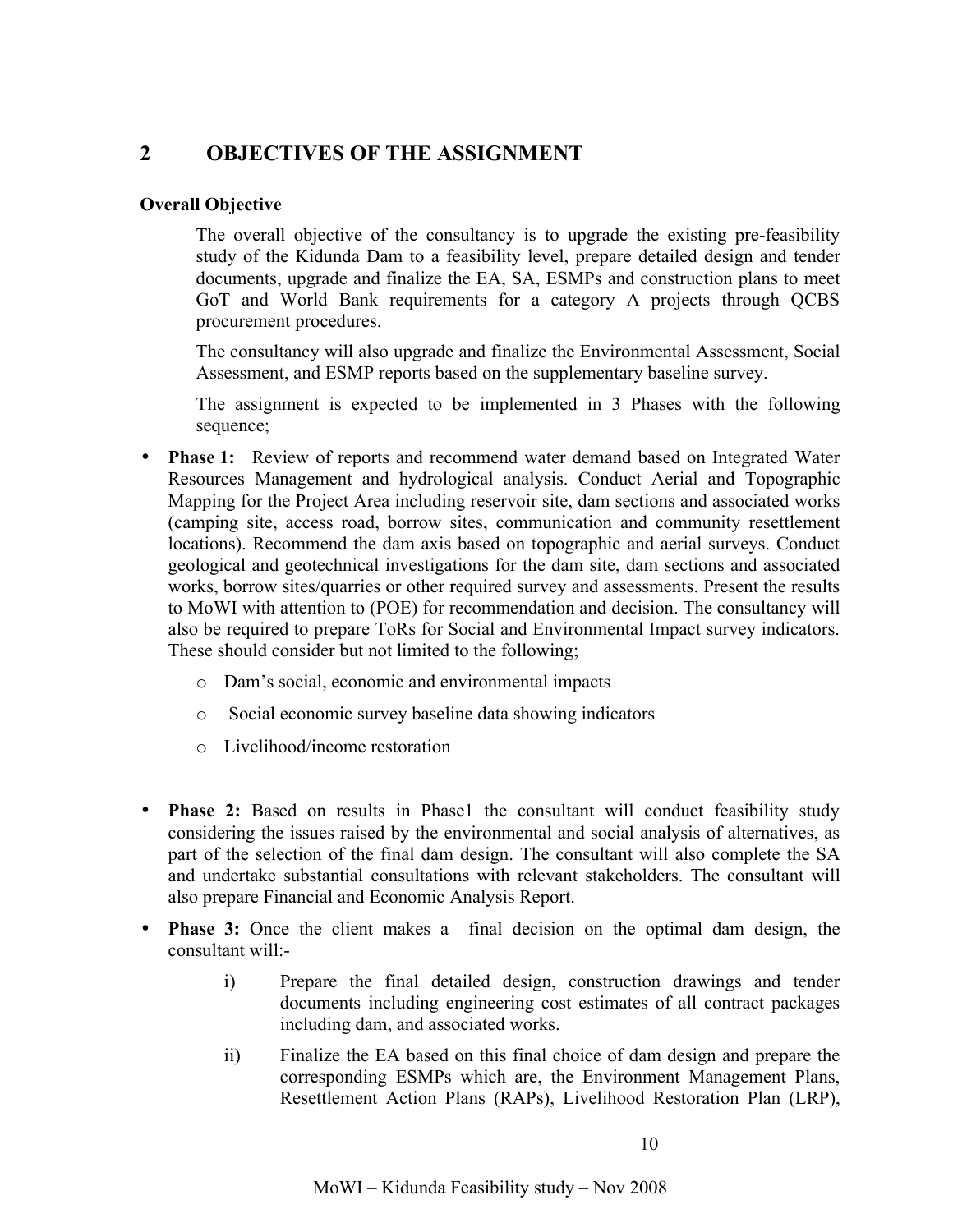and Indigenous Peoples Development Plan (IPDP) and complete the consultations and disclosure process. The consultant shall also prepare monitoring and evaluation plan.

- iii) The consultant will also prepare the Dam Safety Plans/Report. The requirements and contents of the plans are described in subsequent sections of these ToRs.
- iv) Prepare Project Implementation Plan (PIP): The consultant shall prepare project implementation plan, risks and mitigation measures
- v) Prepare ToRs for the works supervision for the various works packages.

The consultant will carry out the consultancy under the GoT and Financiers. The GoT will appoint the International and Local Panel of Experts (POE) and recruit an International Independent Facilitator (IIF) to provide quality control. The POE and IIF will report to the GoT.

#### **2.2 Specific objectives**

The consultancy will have the following specific objectives

- $\triangleright$  To review various reports including but not limited to Future Water Sources, preliminary EIA, design and tender document and JICA studies on hydrology, water demands, environmental flow, social and economic, Selous Game Reserve and aquatic system of the Ruvu River
- To prepare Aerial and Topographic Maps for the Kidunda Dam site and overall project area,
- $\triangleright$  To conduct geological and geotechnical studies
- To conduct EA and SA survey/ assessments
- $\triangleright$  To finalize feasibility study
- To upgrade and finalize the Environmental Assessment, Social Assessment, Resettlement Action Plan and ESMPs, Livelihood Restoration Plan and Indigenous People Restoration Plan
- Valuation Report of Project Affected Persons/institutions (PAP)
- To prepare Dam Safety Plans/Report
- To prepare Detailed Design, Construction Plan and Tender Documents
- $\triangleright$  To prepare ToRs for construction supervision.

The EA and ESMPs must comply with the GoT's environmental and social requirements (EMA 2004) and the World Banks safeguard/policies stated below.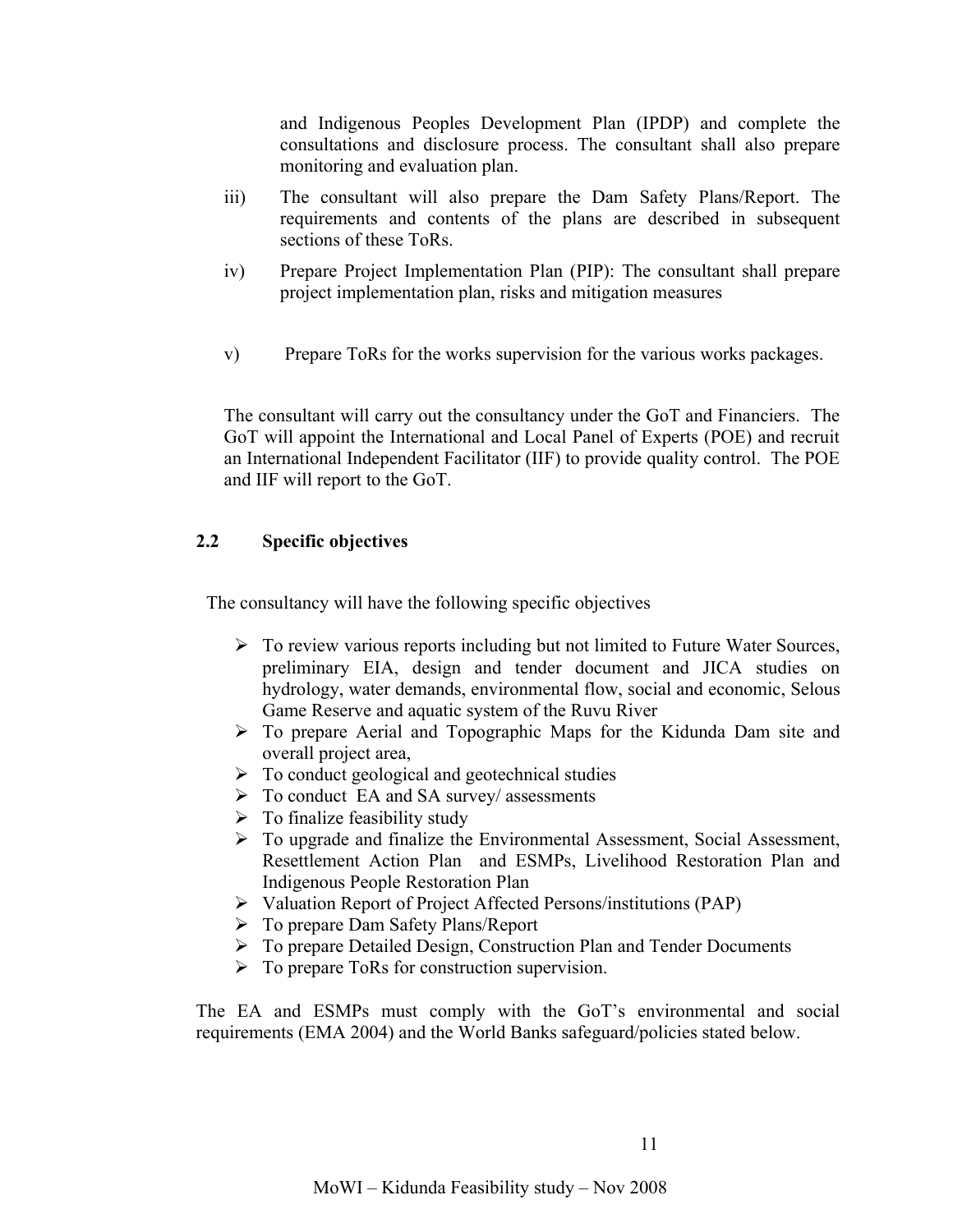Triggered World Bank Safeguards Policies

*Environmental Assessment – OP4.01*

EA classification is "A" as impacts are widespread, intensive, long term with potentially irreversible in some cases. Actions required for compliance with this policy are to be addressed in the EA and Environmental Management Plans

#### *Natural Habitats – OP4.04*

Large project such as this one has major impacts on natural habitats, such as conservation/protected areas, national zoological parks and potentially impact mangroves and other estuarine ecosystems with potential loss of ecological functions. This policy prohibits impacts that cause significant conversion or degradation of critical natural habitats. Actions required for compliance with this policy are to be addressed in the EA and Environmental Management Plans.

#### *Forests OP4.36*

The reservoir area will impact the health and quality of some forest areas. Actions required for compliance with this policy are to be addressed in the EA and Environmental Management Plans otherwise actions can be addressed in stand-alone Forest Management Plans, however, EA must still identify and analyze this impact

#### *Physical Cultural Resources – OP4.11*

This project will involve the significant excavation, movement of earth and flooding, therefore, very likely that features and/or landscape subject to this policy will be affected. Actions required for compliance with this policy are to be addressed in the EA and Environmental Management Plans.

With regards Social Safeguards;

• *Involuntary Resettlement – OP4.12*

Loss of land and access to land will result from land acquisition and land use needs of the project, resulting in physical displacement. Similarly, loss of income and livelihoods will result too. This policy covers the required actions to be addressed in the Resettlement Action Plans (RAPs) and Livelihood Restoration Plan (LRP).

• *Indigenous Peoples – OP4.10*.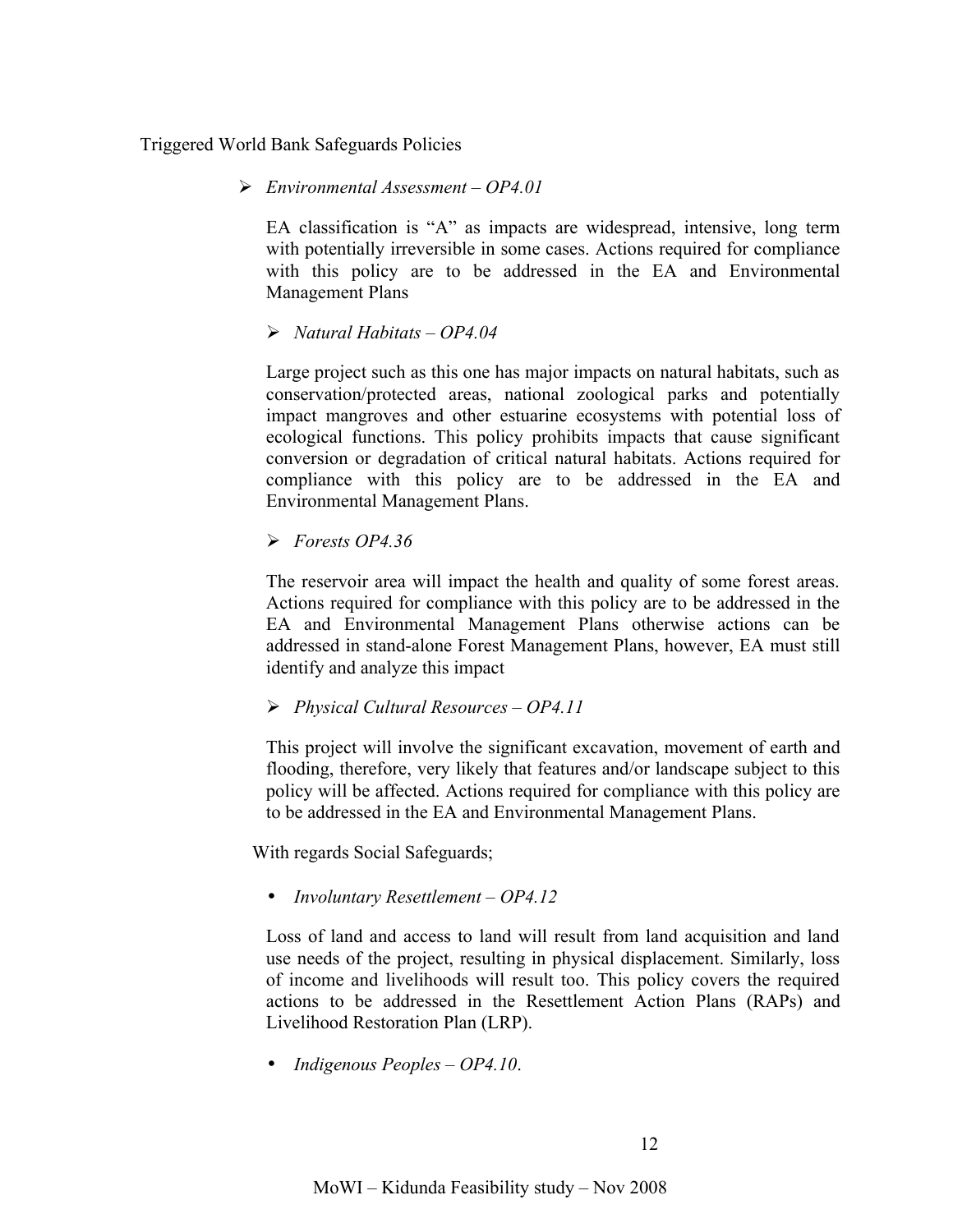Ancestral burial grounds and sites have been identified and noted by the client. The Social Assessment is expected to reveal if there exist any indigenous people within the project area and if this policy is triggered. If present, then the required actions are to be addressed in the IPDP framework.

The World Banks other safeguards Policies listed below are not triggered;

- Pest Management OP4.09
- Projects on International waterways OP7.50
- Projects in Disputed Areas OP7.60

Safety of Dams OP4.37 is triggered and is discussed in 3.6 below.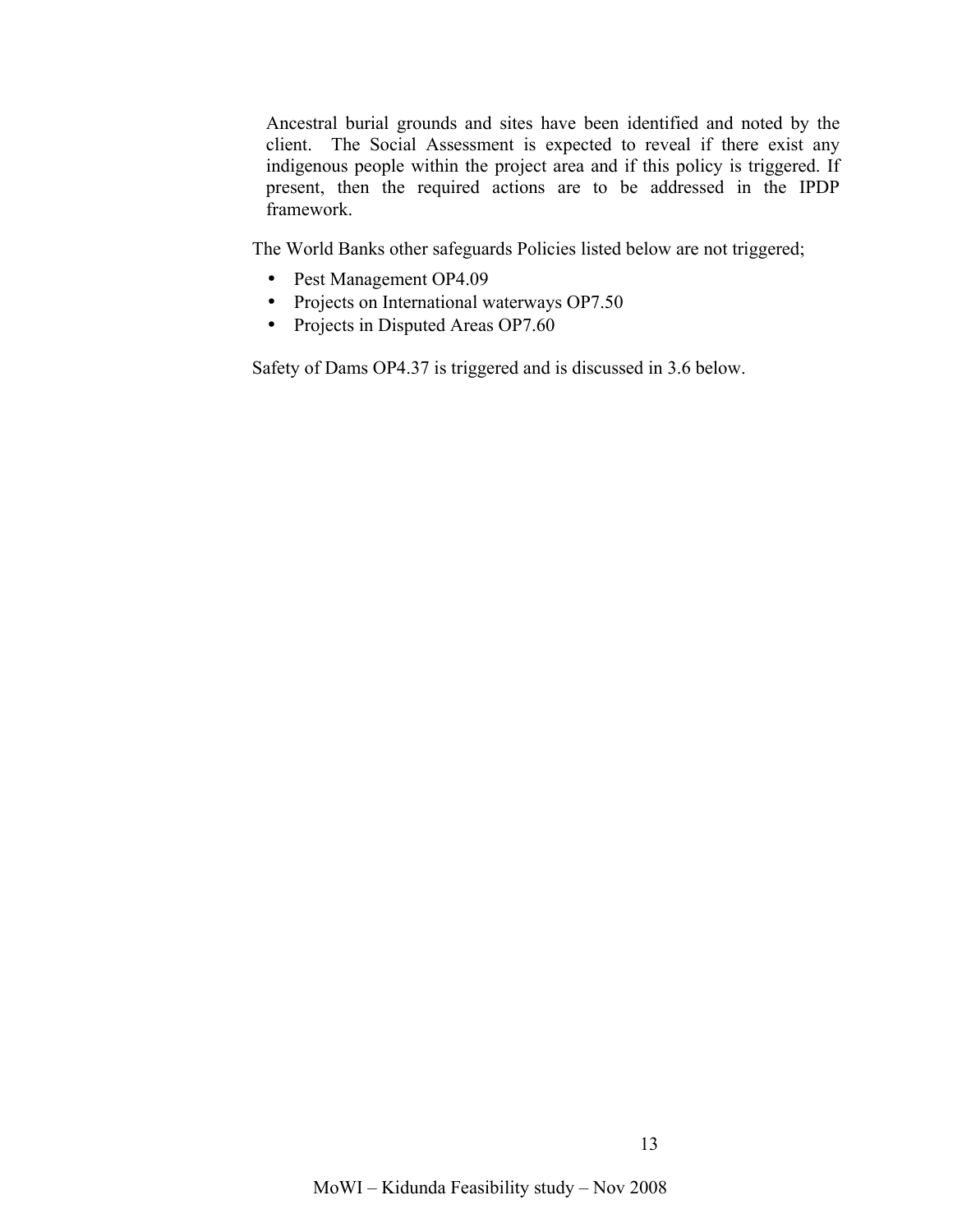# **3 DETAILED SCOPE OF WORKS**

#### 3.1 **REVIEW THE REPORTS**

Review relevant reports regarding future water demands for Dar es Salaam, existing water rights, Selous conservation program especially animal distribution, migratory routes and access roads, environmental flows estimation, social impacts and community in the projects etc.

#### 3.2 **WATER DEMAND ASSESSMENT**

The consultant shall review water demands for Dar es Salaam based on the existing reports, assess other water demands including irrigation water, environmental flow, and other uses for the downstream of the dam through rapid assessments.

#### 3.3 **MAPPING OF THE PROJECT AREA**

The consultant shall conduct topographic and aerial mapping of the project area with suitable scales as indicated below. The main tasks shall include but not limited to the following;

#### **3.3.1 Establishment of control points**

The consultant shall review the previous reports and liaise with relevant Authorities to locate National grid points or secondary permanent and reliable established points to act as a start point. Using GPS and photo control points the consultant shall use triangulation method to establish permanent control network within the project area for further referencing of future surveys. The WGS-84 coordinates must be transformed to the national grid system and control points map produced at 1:1000 scales. At least three permanent control points must be referenced to Mean Sea Level.

#### **3.3.2 Topographic Mapping of Upstream Area (Reservoir Area)**

This area includes; A Reservoir area of provisional capacity of not less than150 MCM storage volume, expected sediments delta and a 500 m buffer zone. This area provisionally lies between these points by UTM system:

| <b>Reservoir - Points</b> |            |  |  |
|---------------------------|------------|--|--|
| x                         | Υ          |  |  |
| 395433.16                 | 9190220.74 |  |  |
| 395961.43                 | 9201004.45 |  |  |
| 405113.83                 | 9187624.38 |  |  |
| 416012.93                 | 9199293.3  |  |  |
| 415989.96                 | 9194791.47 |  |  |

.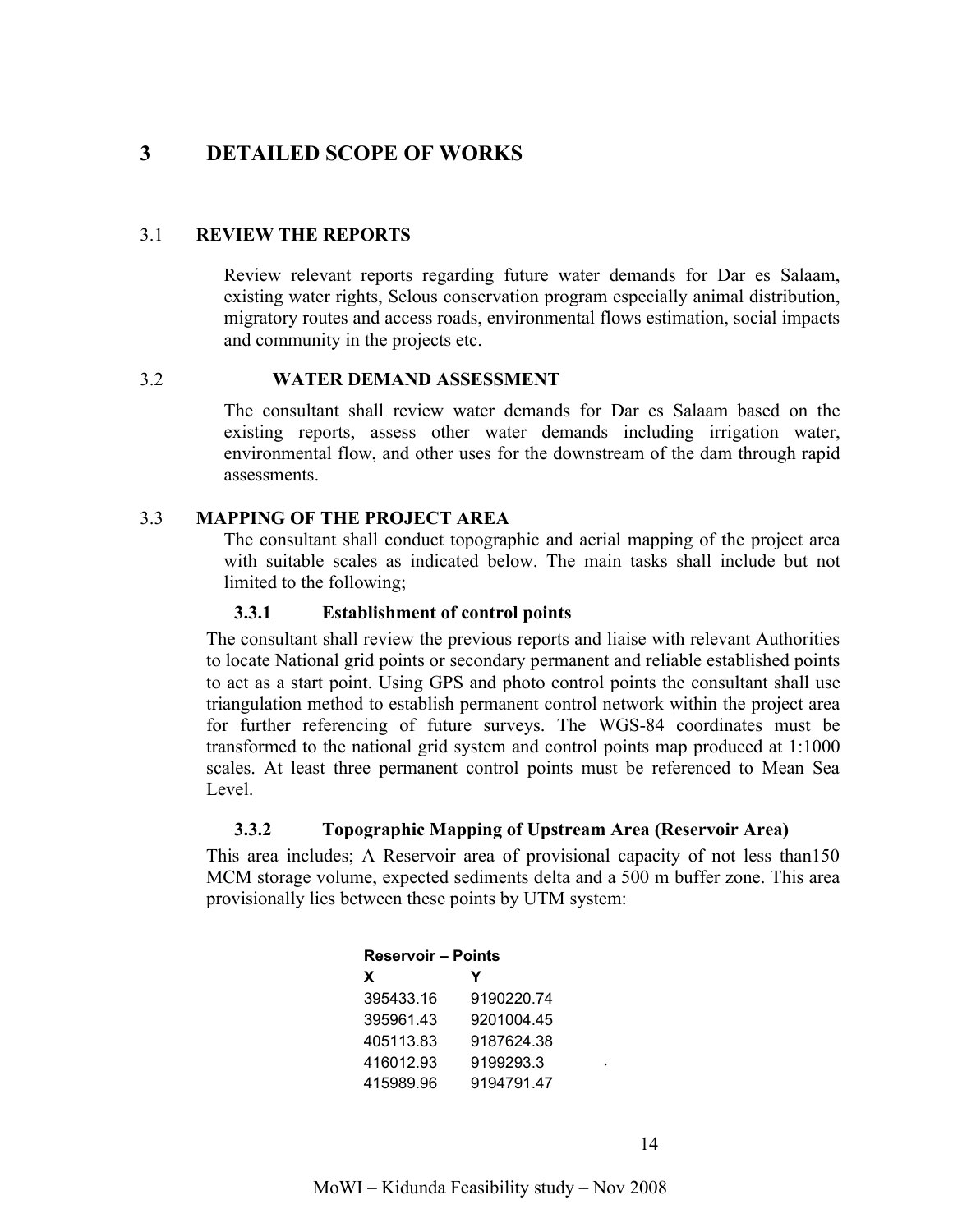The topographical control points will be 500 m intervals and should be visible from adjacent points. Grid system of 100 m intervals will be used depending on the terrain. Map scale of 1:10000 and contour interval of 2 meters.

#### **3.3.3 Topographic Dam Site Mapping**

The consultant shall survey and prepare a Dam site map with a grid system of 50 metres interval at scale of 1:1000 and contour interval of 0.5 metres. The proposed area lies between these points:

> **DAM-POINTS X Y** 408754.88 9193493.75 408720.43 9197272.07 414898.96 9198190.81 414944.89 9195939.9

#### **3.3.4 Topographic Mapping of the Potential Construction Areas**

Topographical Maps shall be prepared of potential access roads, site camp, and permanent housing area and construction facilities with a scale of 1:2000 contour interval of 1 meter. The proposed camp site is around the following point

#### **3.3.5 Topographical Mapping of Downstream Area**

This is a river corridor immediately downstream of the dam axis, covering at least 3 km. The Consultant shall survey and prepare downstream map with a grid of 100 metres intervals at 1: 10000 scale and contour intervals of 2 meter plus river cross sections at these points:

| 414170.95 | 9197254.17 |
|-----------|------------|
| 415290.64 | 9197277.25 |
| 415683.11 | 9197842.87 |
| 416029.41 | 9197796.70 |

#### 3.3.6 **Digital Aerial Photography**

The consultant shall map the entire Project Area including upstream and downstream, potential communities, infrastructures and land use to be impacted by the project. The proposed area is estimated to cover 80 square kilometers.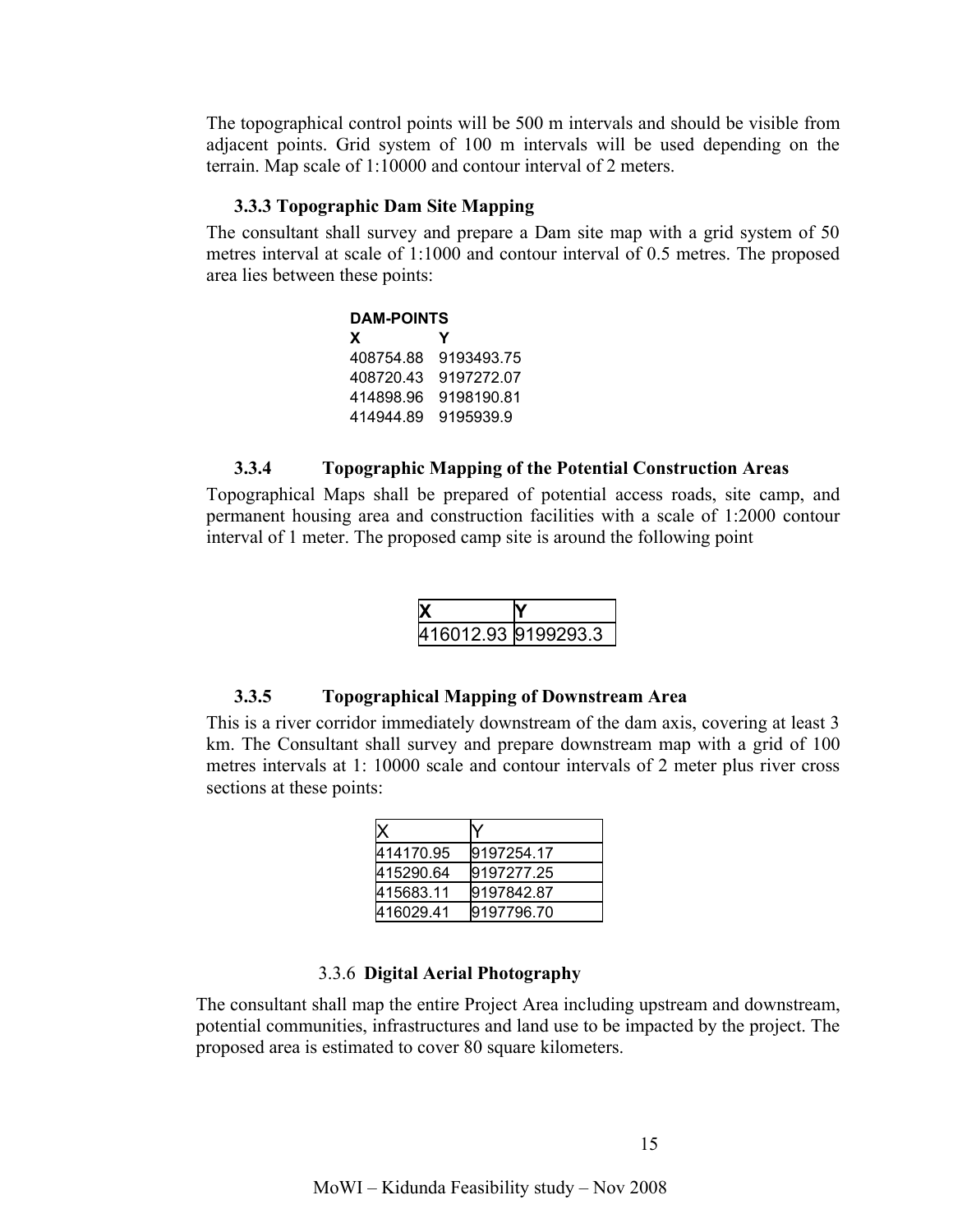The aerial digital photography in full color of the project area will be used to produce geo referenced orthophoto mosaics maps of 1:5000 scales. The aerial photograph will have to cover the area enclosed in the following coordinates shown below.

| X      | Y       |
|--------|---------|
| 395000 | 9190000 |
| 395000 | 9205000 |
| 420000 | 9205000 |
| 420000 | 9190000 |

The following specifications are expected in this kind of activity

- Ground resolution: Pixel size (0.15-2m)
- Digital terrain model with a 15 cm pixel with 15 cm spot height.
- Spectral resolution: Visible channels red, green, or blue
- For accurate determination of dwellings, affected properties /infrastructure from a resolution of 2 meters is preferred.
- Geometrical accuracy: 2-5 m with control points.
- Coordinate system: UTM (WGS 84)
- Format: Geo coded TIFF

Using mapping results, the consultant shall determine suitable dam site at a suitable scale to determine dam body volume, H-V-A curve, define relationship between reservoir volume and inundation area along with reservoir depth (water elevation).

- Determine location of associated infrastructures including spillway, access road, telecommunication, electricity and borrow pits location for dam construction materials,
- Determine communities' settlement areas
- Prepare a draft feasibility report

#### **3.4 Feasibility Study:**

Based on the results of the items 3.3.1 to 3.3.6 above and after consultation with POE and a decision reached by MoWI the consultant shall carry out the following:-

#### **3.4.1 Geological, Geotechnical and seismological Investigation**

The consultant shall conduct geological/geotechnical investigation. This could be sub-contracted to a specialized firm(s) under the consultant's supervision. This will cover the following items but not limited to:-

- Assessment of the geological condition of the dam foundation, abutment, the proposed reservoir area and dam axis.
- Conduct a series of geological investigations/tests, such as seismic refractions, bore-holing/logging, trial pits, in-situ and laboratory tests for measuring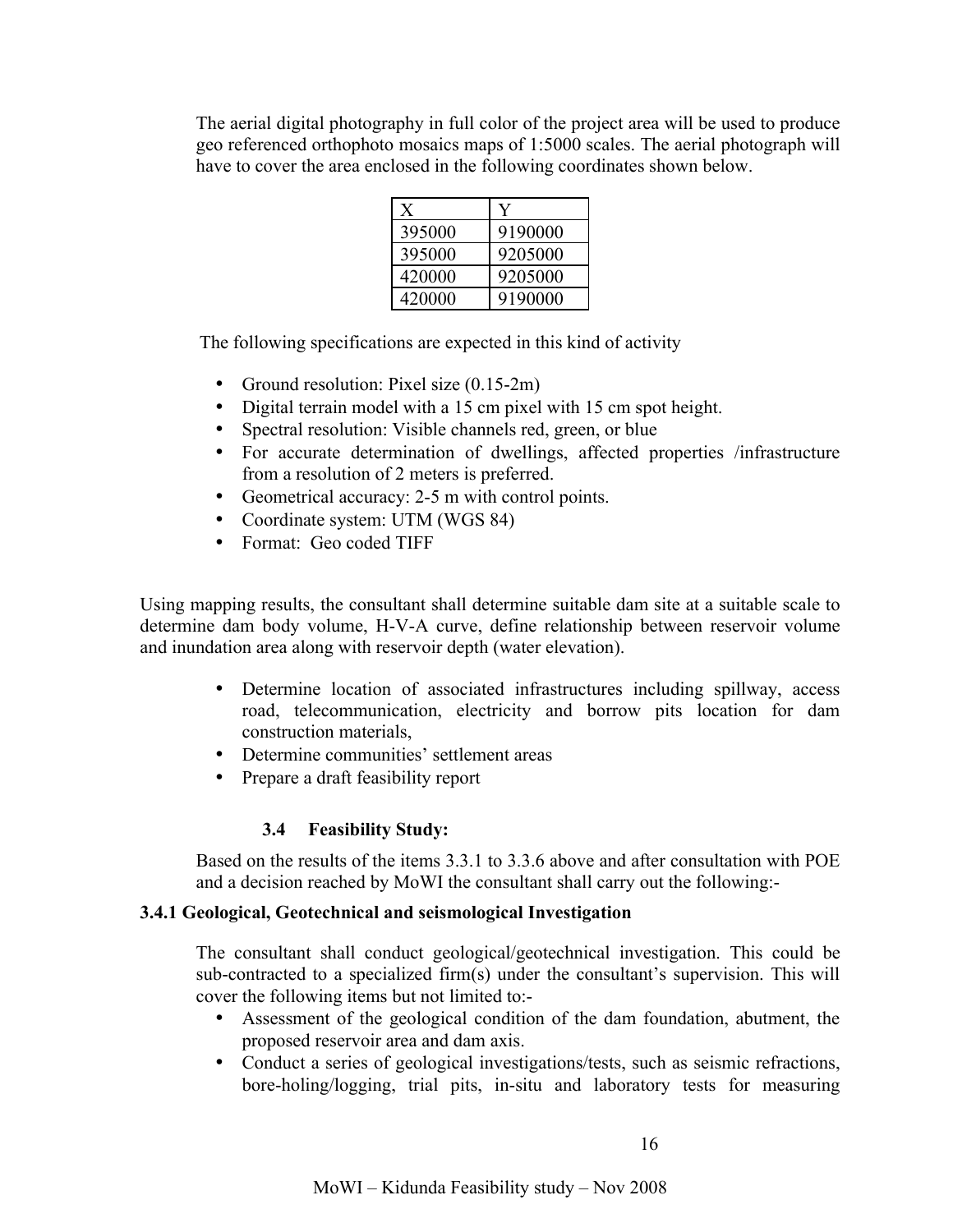soil/rock type classification, shear stress, permeability, grouting procedures, etc.

- Locate borrow pit and quarry areas and investigate the suitability and volume of dam construction materials (aggregates for concrete mixes, embankment /filter/fill materials, etc.)
- Conduct seismology assessment of the dam site and surrounding areas for determining seismic loads for dam design
- Drill at least 100m deep bore holes with 200 m spacing downstream of the proposed dam axis to identify if there are any liquefiable materials, conduct borehole logging and prepare lithological profile.

All geological and geotechnical tests should be in compliance with FIDIC and ICOLD

#### **3.4.2 Supplemental Hydrological Assessment**

The consultant will carry out supplemental hydrological assessment in the following areas:

- Assess historical records of rainfall and runoff flow regime of the Wami/ Ruvu River including records of the newly installed gauging and weather stations to check the present and future water availability and prepare a rainfall-runoff model.
- Propose and conduct supplementary hydrological monitoring (rainfall, flow volume, sediment loads, etc.)
- Conduct flood analysis including frequency analysis and calculation of PMF (Probable Maximum Flood) to determine the dam design flood and spillway capacity.
- Review sediment load, determine dead storage volume and propose scour and flushing arrangements if required.
- Assess possible impacts of climate change on the hydrological characteristics using some scenarios (without climate change, low climate change and high climate change) drawing from existing literature and a critical review of the key NAPA recommendations related to 10% reduction in the annual Ruvu River Flows.
- Determine the required reservoir capacity and rule curve corresponding to the required safety level against drought based on known climate variability and emerging concerns over long term Climatic Change.

As stated in Section 2.1 above, a detailed and comprehensive Social Assessment of the entire project area is to be completed during the feasibility study and design and to undertake substantial consultations with the relevant stakeholders.

A socio-economic and livelihood/income baseline survey will be carried out to determine the number of people affected, their socio-economic condition (household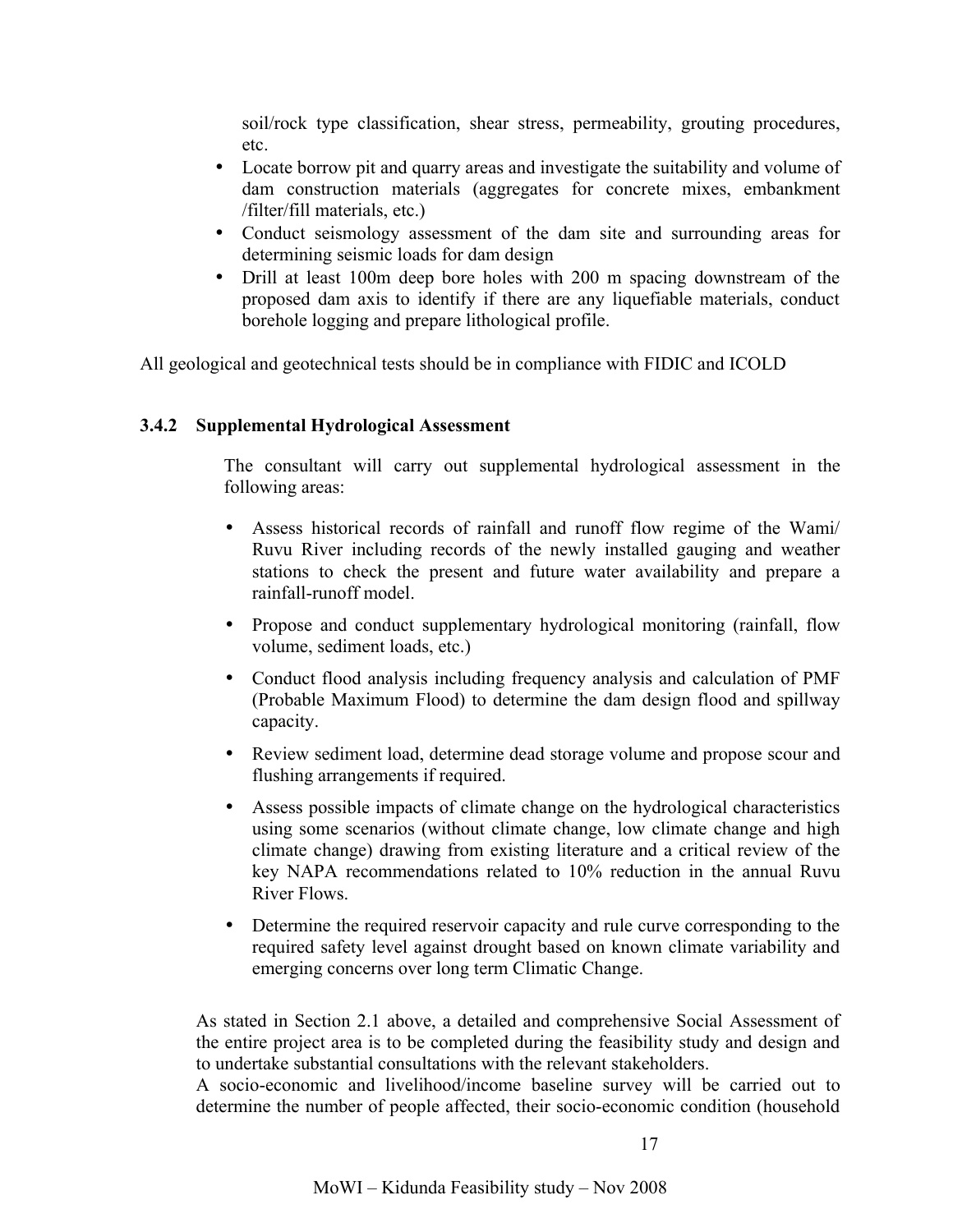incomes and assets including community facilities) impacted. This will result in the production of a final Social Assessment Report, which will include RAP, LRP, and Stakeholder Consultation and Communications Action Plan.

The environmental and social planning process will be fully integrated into the technical feasibility study options by;

- (i) Identifying and analyzing the potential environmental and social impacts ( direct, indirect, induced and cumulative) of the considered options using an Integrated Water Resources Management approach,
- (ii) Identifying and quantifying the costs of the corresponding mitigation measures necessary to avoid, reverse or otherwise acceptably manage these impacts and
- (iii) Incorporating these costs into the economic and financial analysis so as to inform the decision making process to agree on a final dam design option. This section would constitute the Analysis of Alternatives portion of the environmental assessment process, but is to be fully described and included in the feasibility study report. This section would then be summarized in the final EA report, as the final EA report would focus on the selected dam design.

#### **3.4.3 Economic and financial analysis**

The consultant shall conduct the economic and financial analysis covering the following aspects:

- Conduct cost benefit analysis of the final scheme in the economic and financial terms. Presented indicators will include NPV (Net Present Value), B/C (benefit cost analysis), and economic/financial IRR (Internal Rate of Return).
- While cost estimates are tabulated with unit costs and estimated quantities for project components as well as physical and financial contingencies, benefits should cover direct ones from drinking water and other water supply. Non quantifiable benefits are explained separately.
- Prepare project cost budget tables on an annual basis using Costab software covering local and foreign components. The duration of the analysis should cover the construction phase and operational phase.
- The costs of the environmental management/mitigation measures and resettlement costs should be included as a cost to the project. The cost of additional adaptation measures to Climate Change (altered dam design and operations and other measures) should be defined. The cost of the construction management shall also be included in the estimate as separate items. Appropriate contingencies will be applied to take account of factors which can not be adequately defined at the feasibility phase.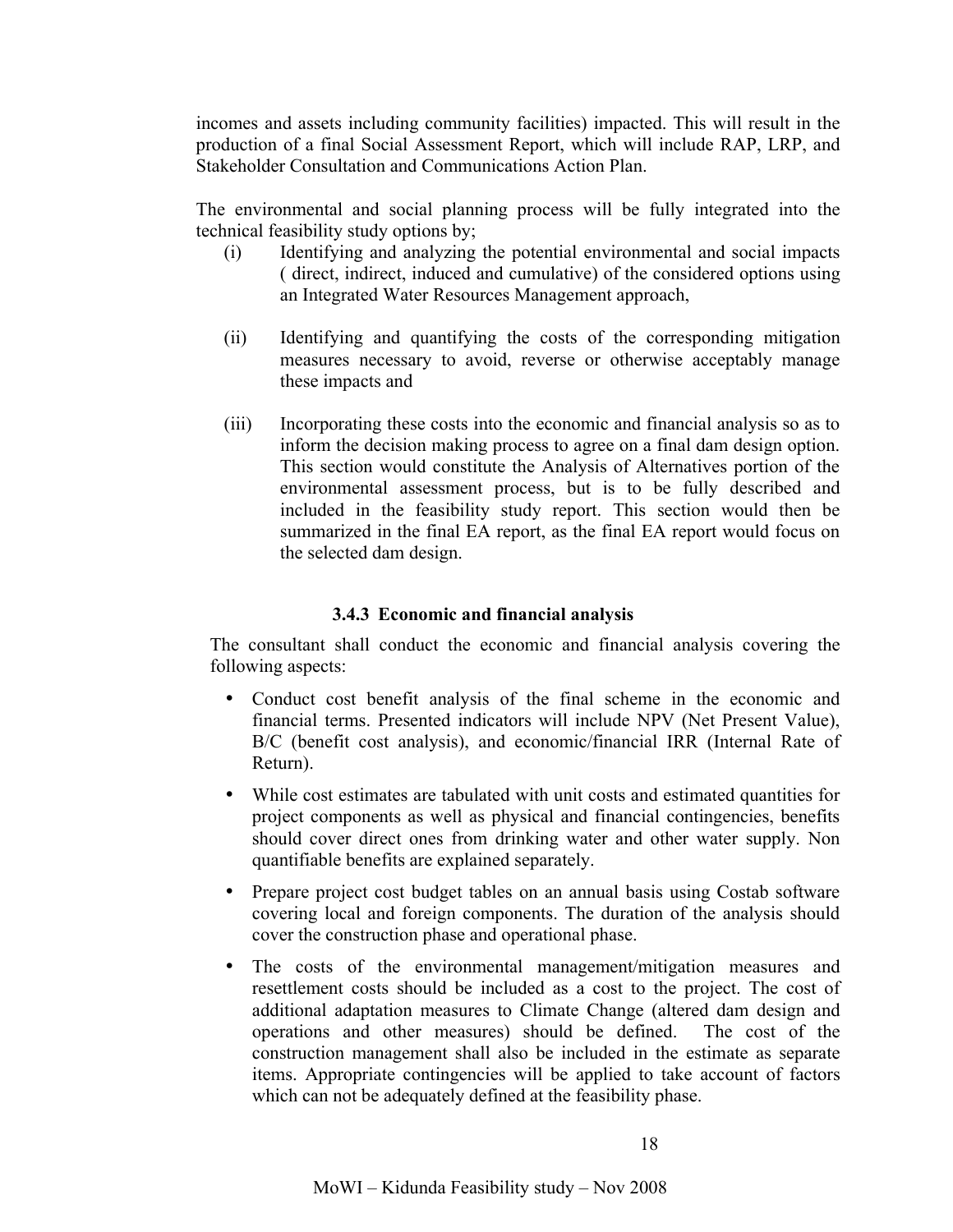#### **3.5 COMPARE AND SELECT OF DAM SITES AND TYPE**

The consultant will compare at least three options and recommend the best one based on the above studies for detailed design and cost. The option will be prepared considering suitable dam type, site, size and other conditions. The consultant will prepare a table comparing the options in terms of dimensional parameters (dam height, reservoir area and volume), preliminary cost estimates (investment and operation), and the environmental and social impacts (resettlement area and number of population to be relocated).

The consultant shall brief the results of conducted studies/investigations/tests as well the selected dam site, size and type with the client and Panel of Experts to seek their guidance and endorsement.

**3.6** UNDERTAKE DETAILED QUALITATIVE AND QUANTITATIVE ENVIRONMENTAL AND, SOCIAL ASSESSMENT AND UPDATE CURRENT EA REPORT, FINALIZE SA REPORT AND PREPARE ENVIRONMENTAL AND SOCIAL MANAGEMENT PLANS (ESMPS) TOGETHER WITH AN INDICATIVE BUDGET

The consultant shall undertake detailed qualitative and quantitative update of and finalization of the Environmental Assessment, and Social Assessment as follows:

#### **3.6***.***1 The Environmental Assessment**

After completion of the analysis of alternatives and on selection of the final dam design, the consultant shall complete and finalize EA based on the final choice of dam design.

- i) Fully describe and illustrate using schematic engineering layouts the entire project design on relevant and well referenced maps ensuring all dam structures are clearly illustrated in their correct location, including identified areas for temporary construction sites/use, access roads and power lines. Then present a corresponding description of all the parts of the project infrastructure making references to the maps, include the relevant features and parameters of the various components of the dam infrastructure such as the reservoir, the dam, the spillway, outlet for riparian release, the outlet structure, and all other components of the project.
- ii) Show the entire project area and project impacted areas, including the reservoir inundated area, is expected to be significantly large and spread over a vast area. Ensure full capture of the environmental issues, with the entire project area divided into project impact zones. The project area is expected to be divided into the following zones, but the consultant is free to use their own discretion;
	- o Upper Upstream Area Catchment Areas
	- o Lower Upstream Area i.e. Reservoir Area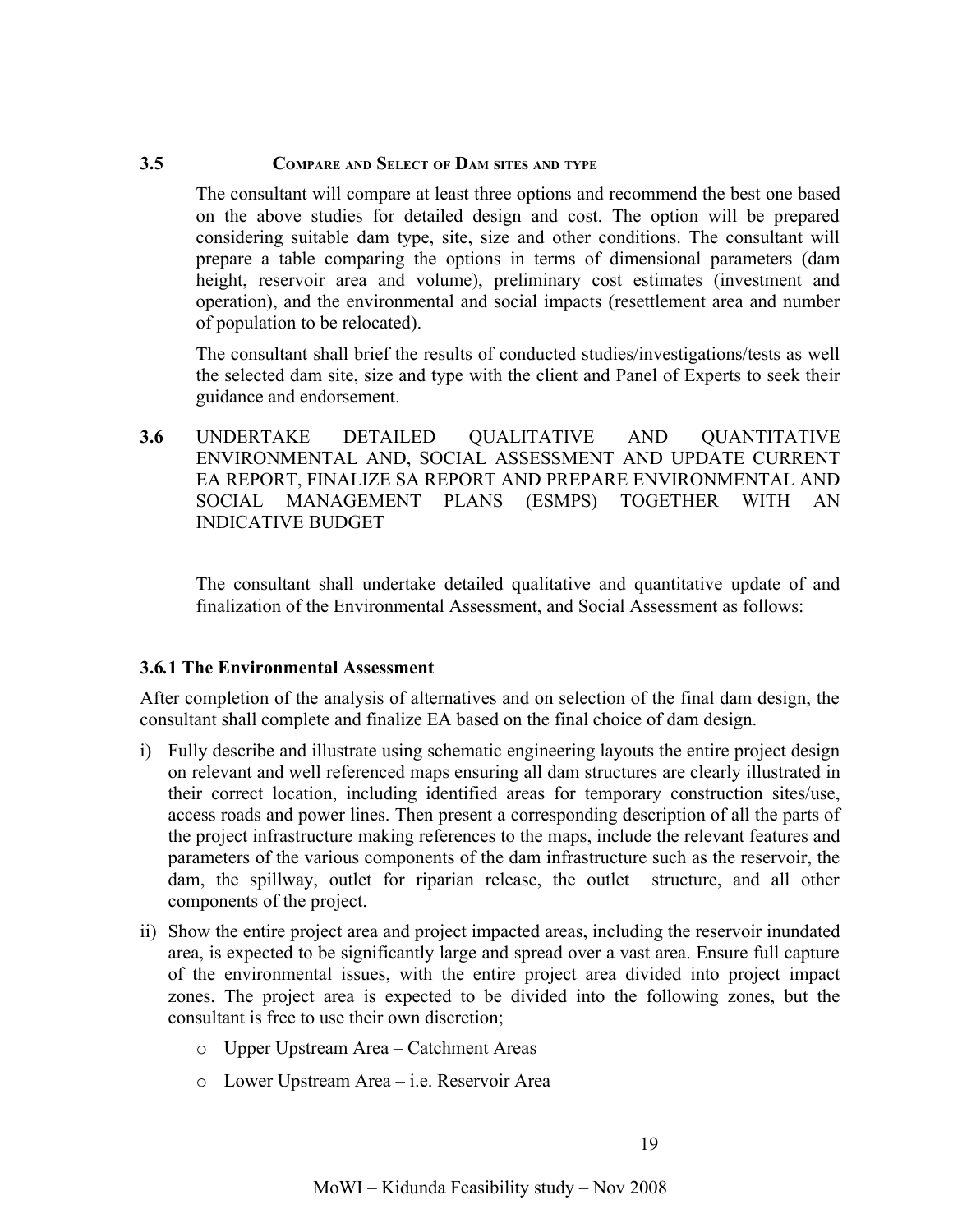- o Dam Site
- $\circ$  Upper Downstream Area (i.e. the river corridor immediately downstream of the dam)
- o Lower Downstream Area ( the estuary/mangroves swamps area, impacts on the structures downstream)

iii) Update and complete Flora and Fauna surveys and all other relevant data and present the entire biophysical data using detailed and clearly referenced maps with acceptable scales and charts and tables as appropriate

iv) Describe and present the applicability of relevant national, regional and international policy (including World Bank safeguard policies), Legal and Administrative Framework governing the Water and Environment Sector in Tanzania.

v) Discuss and present a detailed summary of Analysis of Alternatives section already fully presented in the preliminary study report including the rationale for arriving at the selected dam design.

#### **3.6.2 The Social Assessment**

The consultant shall identify and evaluate social and economic impacts resulting from project implementation including but not limited to the types of social impacts, the extent and severity of these impacts (Constructions areas; quarry areas, spoil disposal areas, construction camps, communities resettlement areas, access roads, power transmission and distribution line/corridors). This can be obtained and expanded from the Preliminary EIA. The indicative budget for implementing ESMPs and RAP and other plans should also be evaluated.

#### **3.6.3 Management/Mitigation of Impacts:**

The consultant shall undertake a detailed qualitative and quantitative analysis of the anticipated changes to the baselines to determine the direct, indirect, induced and cumulative impacts of the project, in each key phase of project execution such as construction, and operation stages, in each of the agreed project impact zones identified and referenced above.

These impacts may include but not limited to; loss of habitat and ecosystems, hydrological changes, loss of fauna and flora, impacts on wildlife food supply (Gonabis) and migration patterns, water quality, emission of greenhouse gases, erosion and sedimentation, loss of physical cultural resources, impacts associated with construction, etc. Discuss and present the analysis and the results aided by well referenced and detailed maps and charts to readable scales as well integrate safeguard compliance monitoring program.

Prescribe and present detailed tangible, practical relevant management /mitigation measures appropriate for the location bearing in mind capacity restraints for those who have to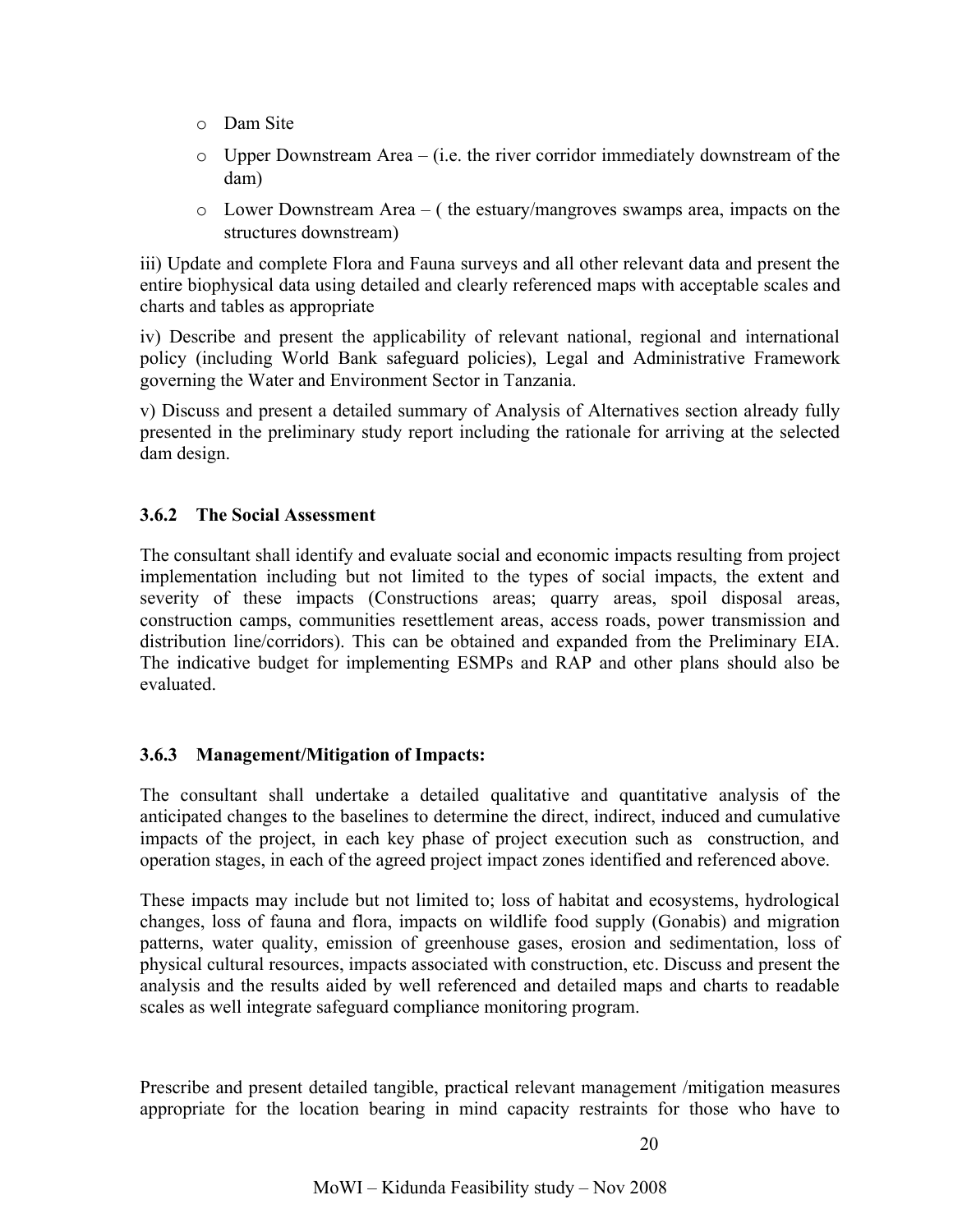implement and monitor their implementation, also bearing in mind the need to first avoid these impacts altogether, or to reverse them and then when these are not possible to manage them in an sustainable way.

The presentation and discussion of these measures is to correspond to the relevant impacts determined in 3.6 above and to include discussions on details for implementation of these measures. All these measures must be compliant with the requirements of the relevant GOT laws and triggered World Bank Safeguards Policies.

#### 3.7 **INSTITUTIONAL FRAMEWORK FOR IMPLEMENTATION AND CAPACITY ASSESSMENTS**

The consultant shall propose and present a workable institutional arrangement to provide suitable oversight for implementation and monitoring the management measures proposed during the construction and operations & maintenance stages. The proposal must allow for Adaptive Management approaches in the institutional framework. Undertake detailed and thorough capacity constraints of each institution proposed and assigned responsibility; and propose corresponding detailed capacity building measures. As part of the capacity building measures, if training is required, identify the relevant positions that should benefit form this training, develop detailed training plans for each area/position requiring training, and when and where training will be provided and who would provide training, and develop detailed cost budgets to implement this training plan.

The consultant should recommend clearly the implementation responsibilities, including:

- a). Overseeing dam, planning, design and operation,
- b). Implementing the ESMPs,
- c). Mitigating upstream and downstream risks/threats to the dam noted above.

d) The costs associated with these and the work plan also must be defined

#### 3.8 **Consultations and the Participatory Process.**

This project has been assigned an EA category A, in compliance with World Bank OP 4.01 on Environmental Assessment, thereby requiring that the GOT/DAWASA consults project affected groups (to be identified in the SA), local NGOs, and other stakeholders about the project's environmental aspects and takes their views into account in preparing the project.

The projects overall Consultative Strategy and process will be led by an International Independent Facilitator who will be appointed by the client.. The consultant will work closely with this IIF and will lead and undertake under the guidance of the IIF,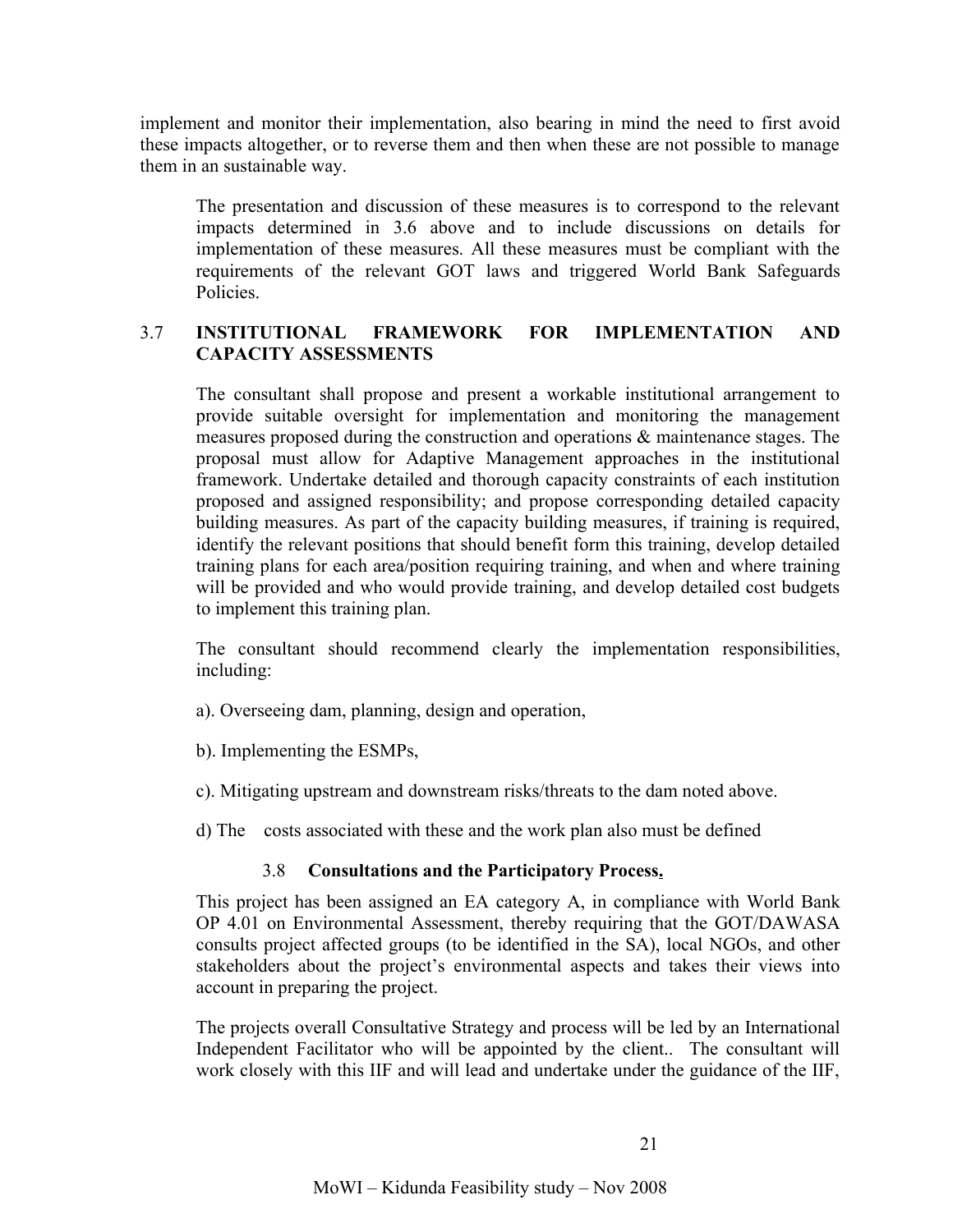comprehensive, meaningful and participatory consultations with all relevant stakeholders using appropriate methods.

Details of the EA and the ESMPs will be presented, at various stages such as at data collection and when advanced drafts of the report are completed. This document is to be fully documented as an annex to the EA report focusing on summarizing the discussions, categorizing the views expressed and how these decisions where taken into account in the finalization of the reports.

#### **3.9 PREPARE ENVIRONMENTAL AND SOCIAL MANAGEMENT PLANS**

All Environment and social management plans will include summary details in an itemized manner corresponding to detailed description of the proposed mitigation measures, when and how they are to be implemented and monitored, with measurable outcome and output monitoring indicators as appropriate, details of institutional responsibility for their implementation and monitoring, and with full details of corresponding budget. In most cases presentation of these plans may suffice in matrix form with certain items cross referenced to descriptive sections.

#### 3.9.1**Environmental and Social Management Plans (ESMPs)**

The ESMPs is the term/acronym used collectively referring to the group of Environmental and Social management plans, which consists of the following documents:

- Environmental Management Plan (EMP), (Part 1 and Part 2)
- Resettlement Action Plan (RAP)
- Livelihood Restoration Plan (LRP)
- Indigenous Peoples Development Plan (IPDP)
- Safeguards Compliance Monitoring

3.9.2 Preparation of the EMP shall be divided into two main parts as follows;

• Part One would relate entirely to the construction stage

Covering the following; erosion and sedimentation control, spoil disposal and management, quarry management, water quality, reservoir clearance, chemical and used oils and lubricant waste management, hazardous materials, emission and dust control, noise control, physical cultural resources, vegetation clearing, landscaping and revegetation, solid waste management, use of explosive materials, and any other relevant construction related issue.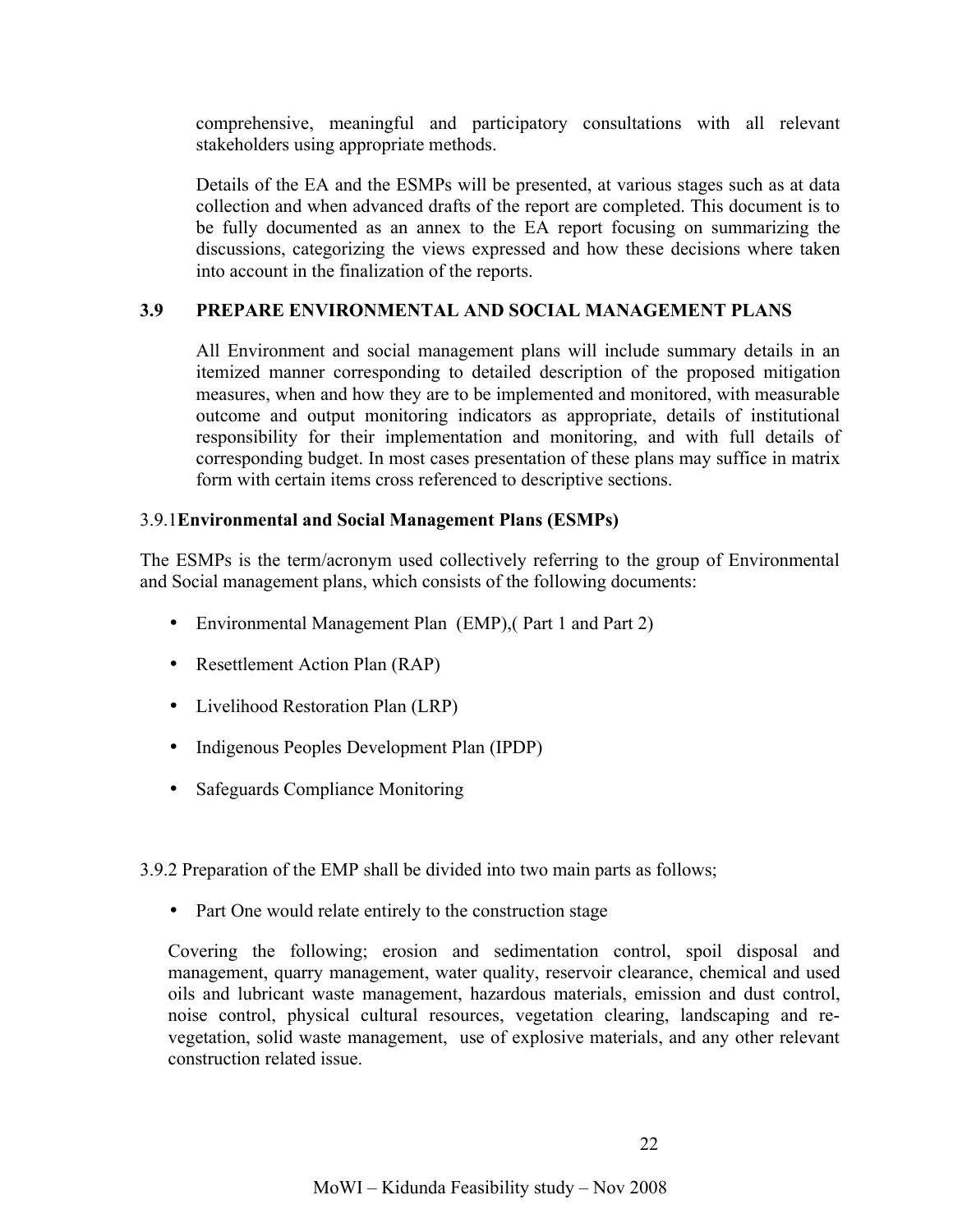The potential Social impacts are related but not limited to the following to be covered in the social reports (RAP/LRP/IPDP) shall include; change in land use patterns, employments, compensation, water quality, seasonal flooding, soil degradation, and bank soil stability/erosion and land use changes, fire hazards, river transportation, inundated forests, impediments to movements of animals, cattle, people, and disruption of communication between communities, loss of land, land disputes, increased flooding, water borne diseases, loss of social fabrics, negative impacts on fishing activities, inability to afford new technologies and impact on ritual sites.

3.9.3 Part Two would deal with management of the operation related impacts which will include Reservoir Inundation, Water Quality, Riparian Release and other identified impacts relevant to the operations and maintenance stages.

• In addition to the ESMP, depending on the scale and intensity of the impacts identified, other specific and special environment plans maybe required, for e.g., Reservoir Clearing before inundation, Fauna rescue or maintenance or re-routing of migration and/or construction of special travel corridors to ensure sustainability of habitats, mangrove protection to prevent excessive salinization of inland estuarine ecosystems, etc., as relevant.

The exact number and type of special environmental management plans would be decided upon following the consultant's presentation of the impacts to the client. (for simplicity it is suggested to have one joint management plan with different components and institutional arrangements, etc.

It is however important to note that the full range of issues are addressed under both areas – environmental and social – and that the management of these two distinct sets of impacts - environmental and social impacts – remain distinct under one plan.

3.9.4 Preparation of the Resettlement Action Plan (RAP) as per WB-OP.4.12

This shall cover in detail the following but not limited to

- Valuation Report of Project Affected People (PAP) including all persons and institutions to be compensated ( This must be fully authorized/sanctioned by the relevant Authorities according to laws of the land)
- Measures to minimize land acquisition and losses
- Resettlement policies and entitlements,
- Compensation for and removal and replacement of burial and spiritual/traditional sites
- Cost of relocating the existing/ building of new public infrastructures including roads, religious buildings, hospitals, schools, market and administrative/ law enforcement, water and sanitation, electricity and telecommunication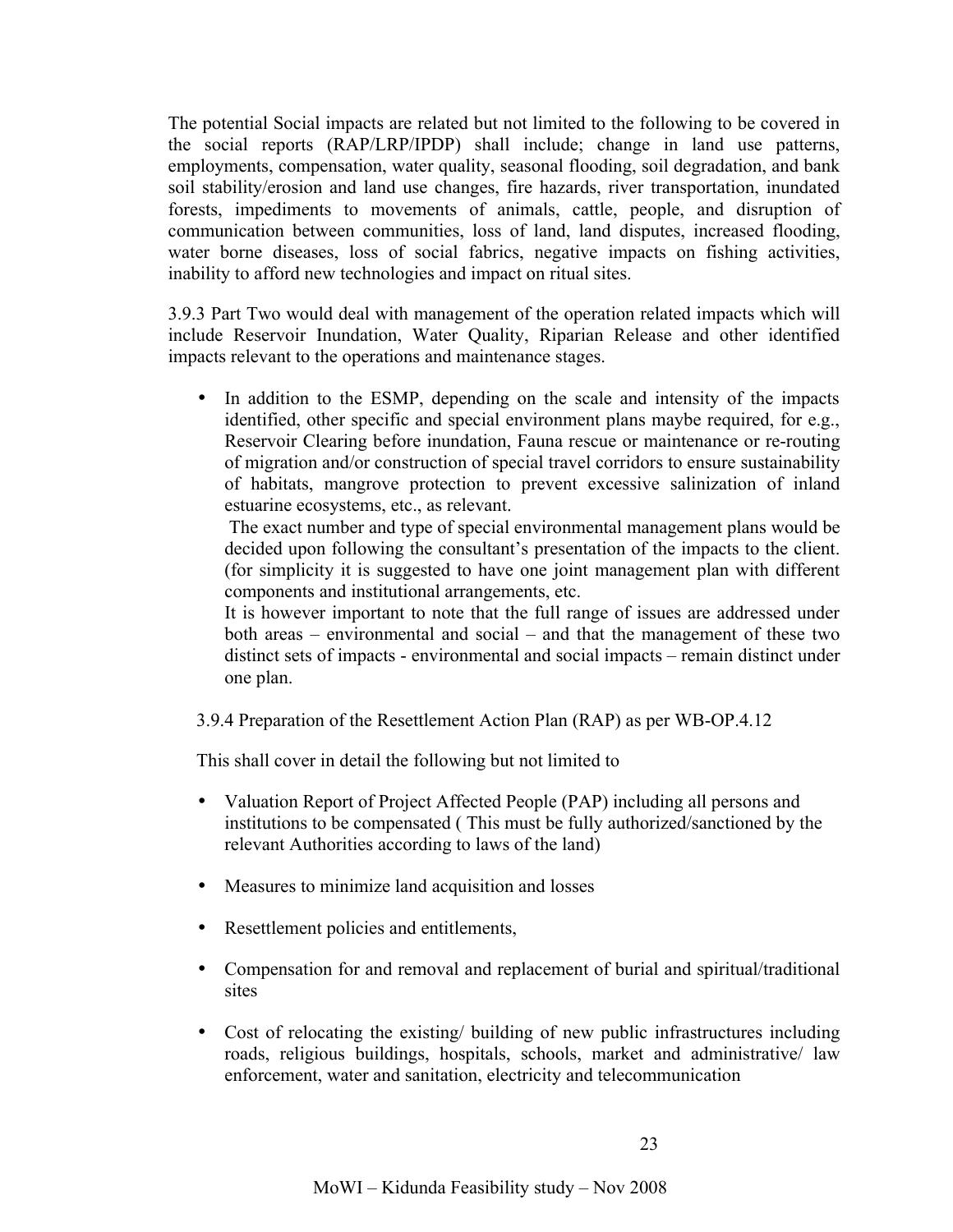- Cost of managing wildlife/ environmental interventions resulting from impacts of the project
- Action plan managing complaints/grievances
- Land use planning

#### 3.9.5 Preparation of Livelihood Restoration Plan (LRP)

This shall cover in detail the following tasks but not limited to issues related to loss of livelihoods,

- Social-economic base line survey report
- Socio-economic characterization
- Socio-economic impacts and
- Socio-economic monitoring and mitigation measures

#### 3.9.6 **Preparation of IPDP**

This shall cover in detail the following tasks as defined by the Bank Policy OP4.10 but not limited to

- identification and evaluation of impacts on Indigenous People's if their presence will be confirmed by the SA,
- Indigenous People livelihood restoration monitoring and mitigation measures

#### 3.10 **Dam Safety Plans**

The consultant shall prepare a Dam Safety Plans covering all aspects in the dam safety safeguard policy according to World Bank (OP/BP4.37).

- Operation and Maintenance Plan including the first impoundment and dam safety inspection procedures
- Dam safety monitoring and instrumentation plan
- Emergency preparedness plan
- Construction supervision and quality control plan (including a supervisory consultancy TOR)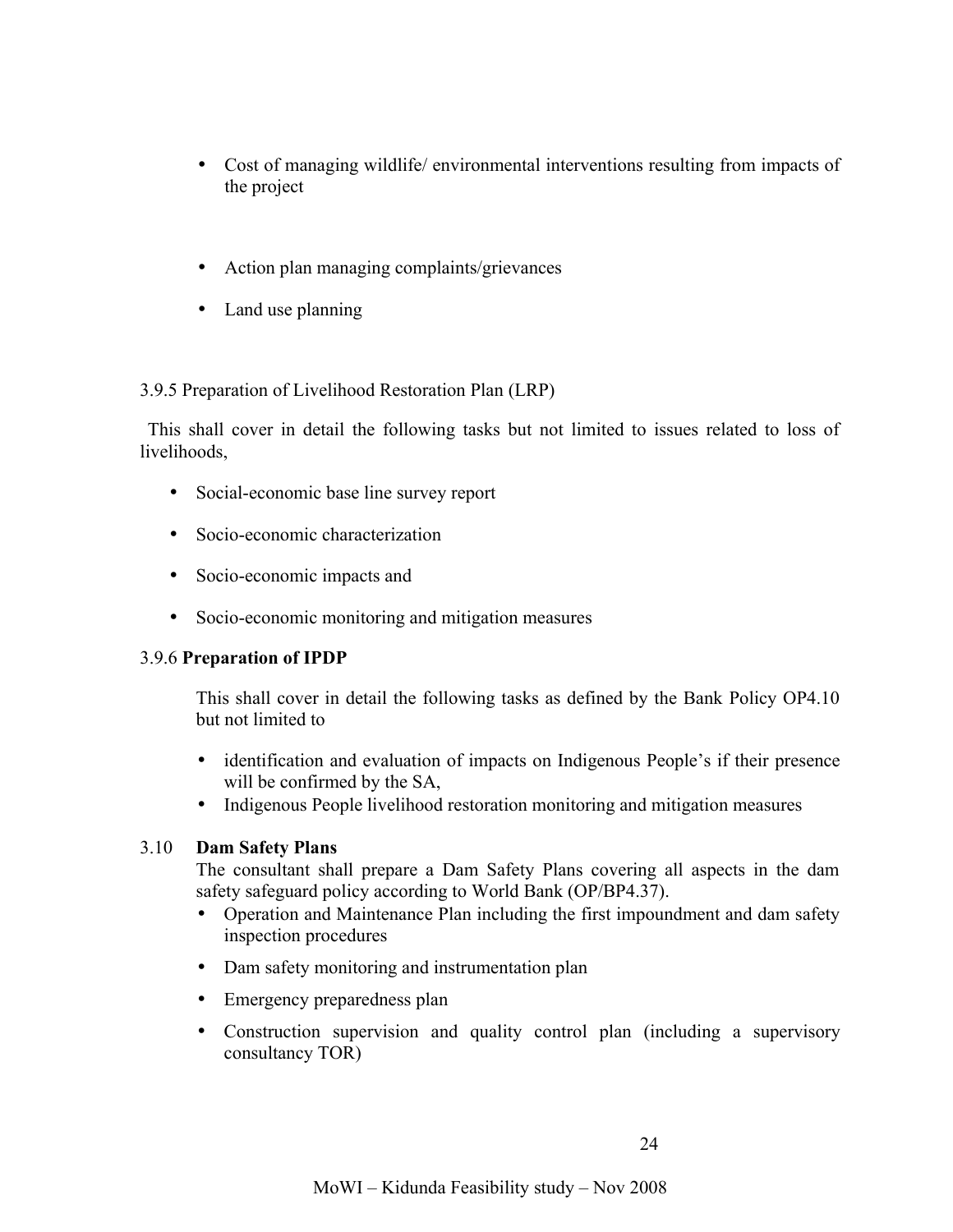#### **3.11 preparation of FINAL detailed Design, Construction Plan and Tender Documents**

Based on the results of the aforementioned survey, investigation and study, the consultant shall prepare Final Detailed Design Report, Construction Plans and Tender Documents according to the international technical standards / guidelines of the International Commission of Large Dam (ICOLD) and the respective national laws/regulations/guidelines. The following issues must be addressed

#### **3.11.1 final outline design**

The Final Outline Design should include but not limited to:-

- Critical loading conditions, dam body design and safety analysis
- Excavation and treatment of foundation, abutment and reservoir rim including curtain / consolidation grouting.
- Dam type, body zoning and required materials properties along with construction techniques.
- Hydraulic/structural design, such as emergency spillway, outlet and inlet works, and if required, sediment flushing/sluicing arrangements.
- Reservoir operation plan / rule curve
- Costs estimates / Bills of Quantities (BOQs)

#### 3.11.2 **CONSTRUCTION PLAN**

The Construction Plan will cover but not limited to:

- Overall construction plan and implementation schedule (preferably using MS Project)
- Construction methodologies and procedures
- Flow diversion works during construction period, such as coffer dams, diversion tunnel/canal.
- Preconstruction activities, including construction camps, access and transportation route, communication, water, electricity, etc.
- Location of borrow pit areas for construction materials;
- Operators housing office facilities, other related facilities.
- Assessment of required contractors' capacity and labor force requirements. The critical activities and the critical path of activities in the schedule shall be illustrated.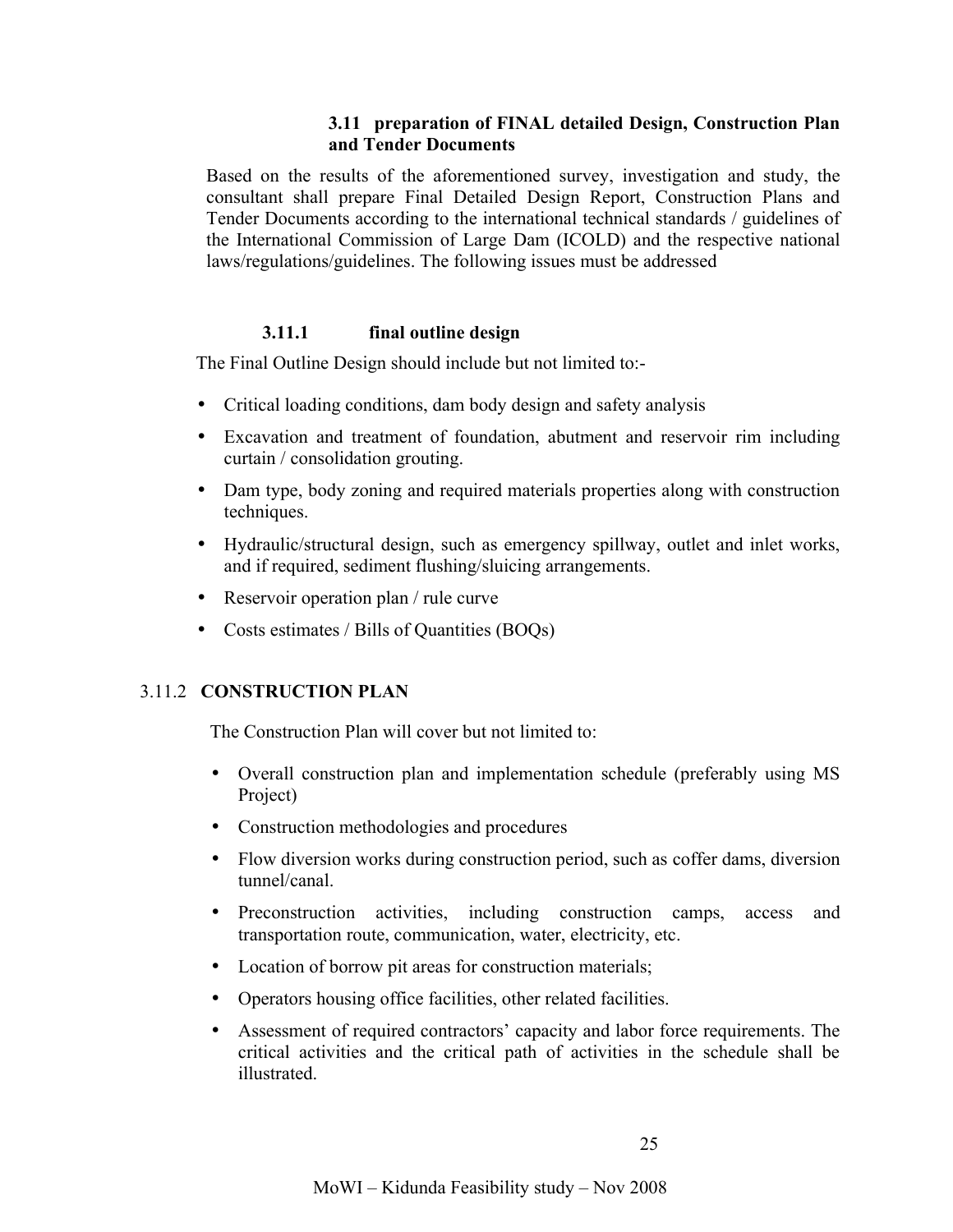#### **3.11.3 TENDERING DOCUMENTS**

The consultant will prepare contract packages and tendering documents for all civil works, equipment and associated services according to the Bank QCBS procurement guidelines. The consultant will prepare the following documents:

- Contract packaging and Draft Procurement Plan
- Bidding documents for works and goods (including prequalification documents)
- Engineering cost estimates for the dam and associated structures including access road, power, communication, housing, offices and other facilities. These must be for the different works packages and are confidential; to be submitted separately as may be agreed with the client.

#### **3.12 Preparation of TORs for Construction Supervision**

The consultant shall prepare TORs for the different proposed construction packages.

#### **3.13 Valuation Report for Project Affected People/institutions**

The consultant shall identify and value all direct impacted households, institutions including but not limited to religious buildings, schools, dispensaries/health centers, crops, trees, land, grave yards and any other man made structures/developments.

The consultant shall take a full census, registering and documenting the status of the potentially affected population in situ. The census must be verifiable including physical marking and dated still pictures and referenced in the orthomosaic digital maps.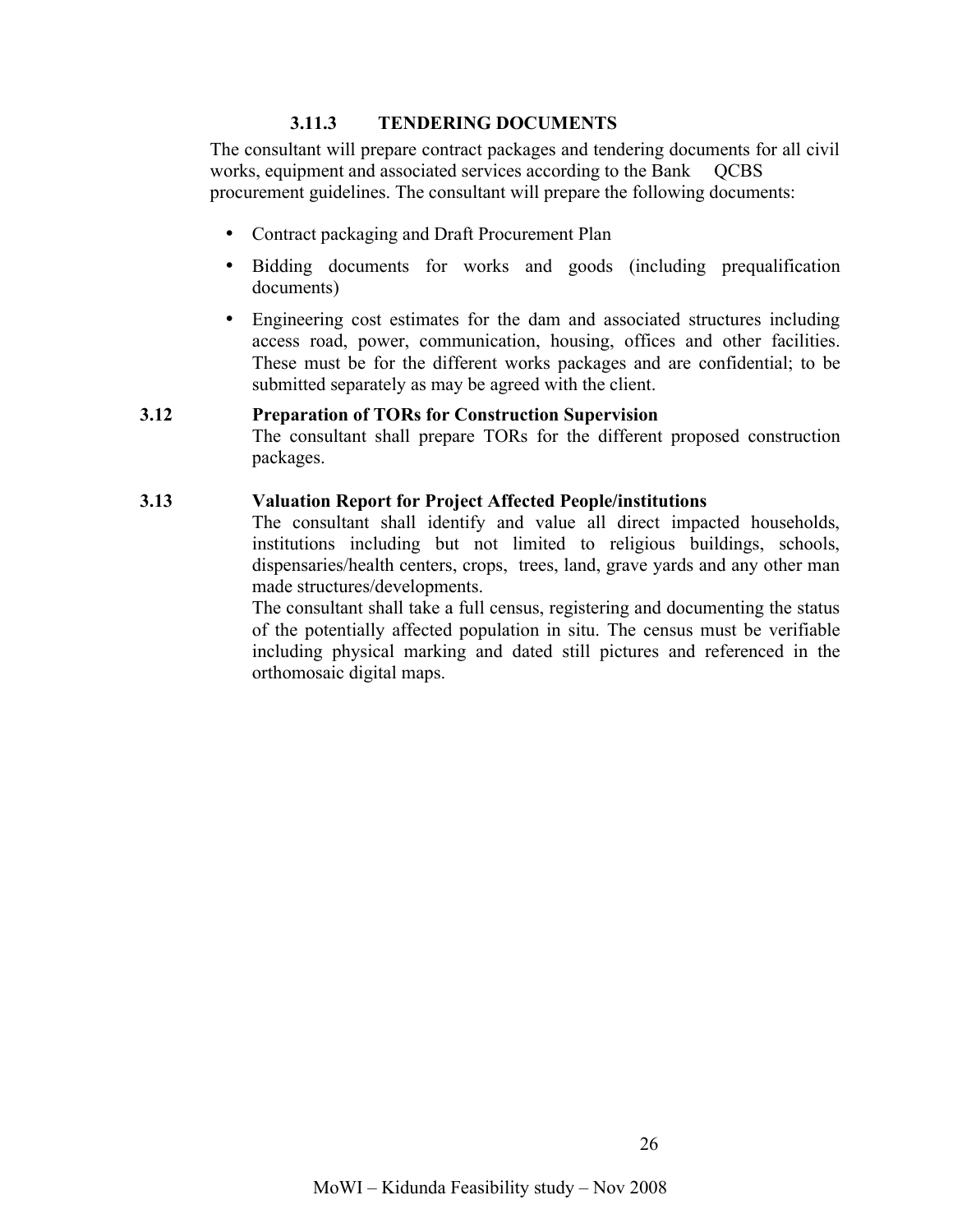# **4 EXPECTED KEY OUTPUTS**

This consultancy shall produce the following outputs:

- i) Topographical and Aerial maps of the Project area
- ii) Geotechnical investigation report.
- iii) Feasibility Study Report:
- iv) Financial and Economic Analysis Report
- v) Environmental and Social Impact Assessment Report for the Project Area (ESIA) in accordance to Tanzania regulations and World Bank safeguard policies for Category A projects.
- vi) Outline Design and Tender Documents for Design and Build of the dam and associated works including access roads) with engineering drawings..
- vii) Dam Safety Plans/Report (including O&M, safety inspection, dam safety monitoring and instrumentation plan, construction quality control plan, and emergency preparedness plan)
- viii) Environmental and Social Management Plan Reports
- ix) Construction Plan and Implementation Schedule Report
- x) TORs for Construction Supervision Services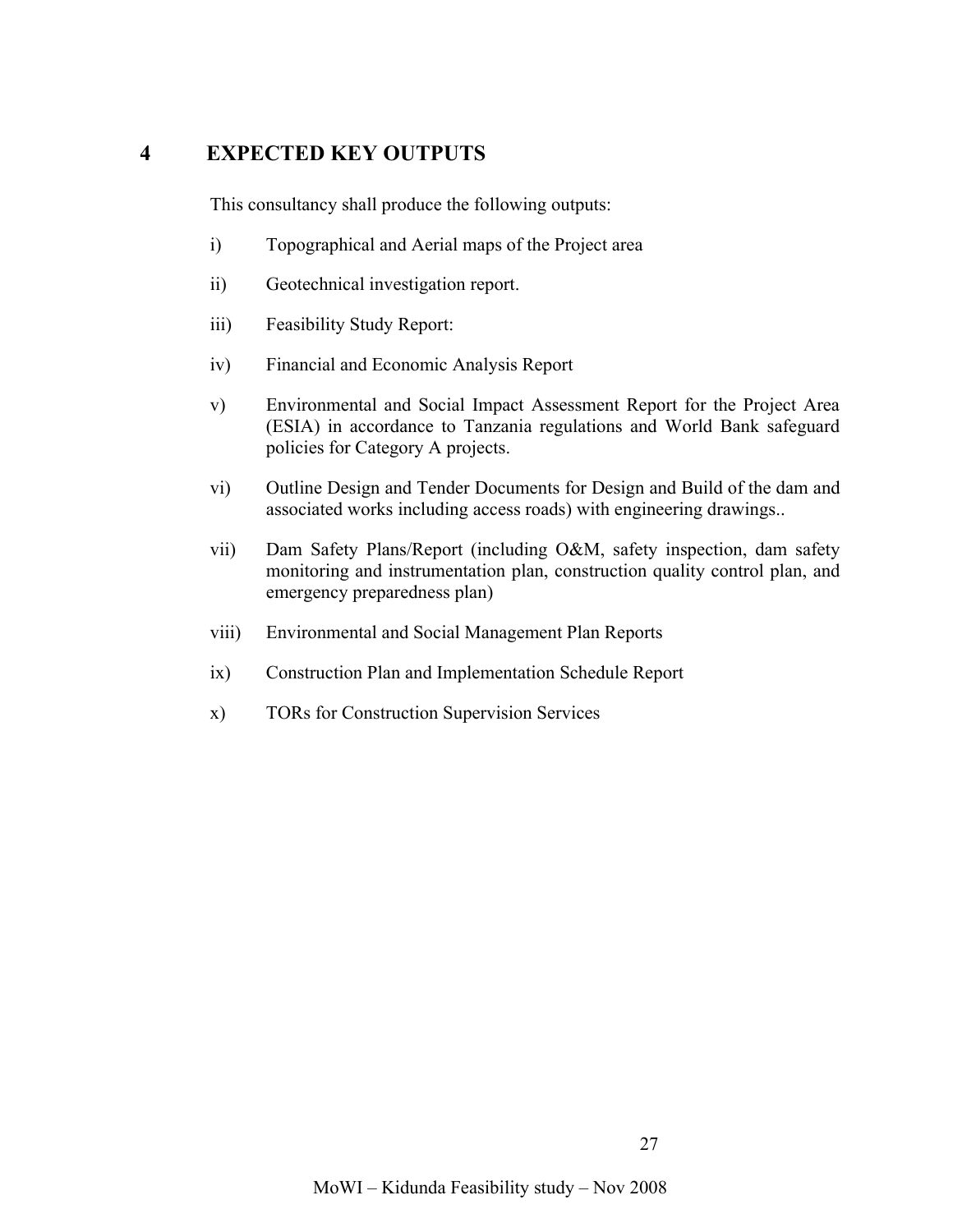# **5 IMPLEMENTATION OF THE ASSIGNMENT**

#### **5.1 ASSIGNMENT DURATION**

This consultancy is estimated to be a nine (9) months full time job.

#### **5.2 Key Staff**

- **Experience and qualification of key team members:** Staff to be engaged in this assignment shall have qualifications and / or experience as described in the following paragraphs and shown in the Information to Consultants (Data Sheet) section of the Request for Proposals. The proposed staffs need to be registered by international recognized professional bodies; however staff from the preferred firm will need to be cleared by respective professional bodies in Tanzania.
	- *(a)* **Team Leader (Dam Specialist)**: The Team Leader shall be a professional engineer with proven experience in the water resources design and planning especially in relation to dam design in developing countries. The Team Leader shall have a minimum BSc degree qualification in a relevant field as well as post graduate qualifications in Dam design. The Team Leader shall have a minimum of twenty (20) years overall experience and fifteen years (15) years relevant experience on similar dam design projects.
	- *(b)* **Civil Engineer**: S/he shall be a professional water engineer with proven experience in water supply demand assessment and management in developing countries. The Civil Engineer shall have a minimum BSc degree qualification in a relevant field as well as post graduate qualifications in demand assessment & management. S/he shall have a minimum of fifteen (15) years overall experience and seven years (7) years relevant experience.
	- *(c)* **Hydrologist:** The Hydrologist shall be a professional with proven experience in river management in developing countries. He/she shall have a minimum BSc degree qualification in a relevant field as well as post graduate qualifications in river management with a minimum of fifteen (15) years overall experience and seven years (7) years relevant experience.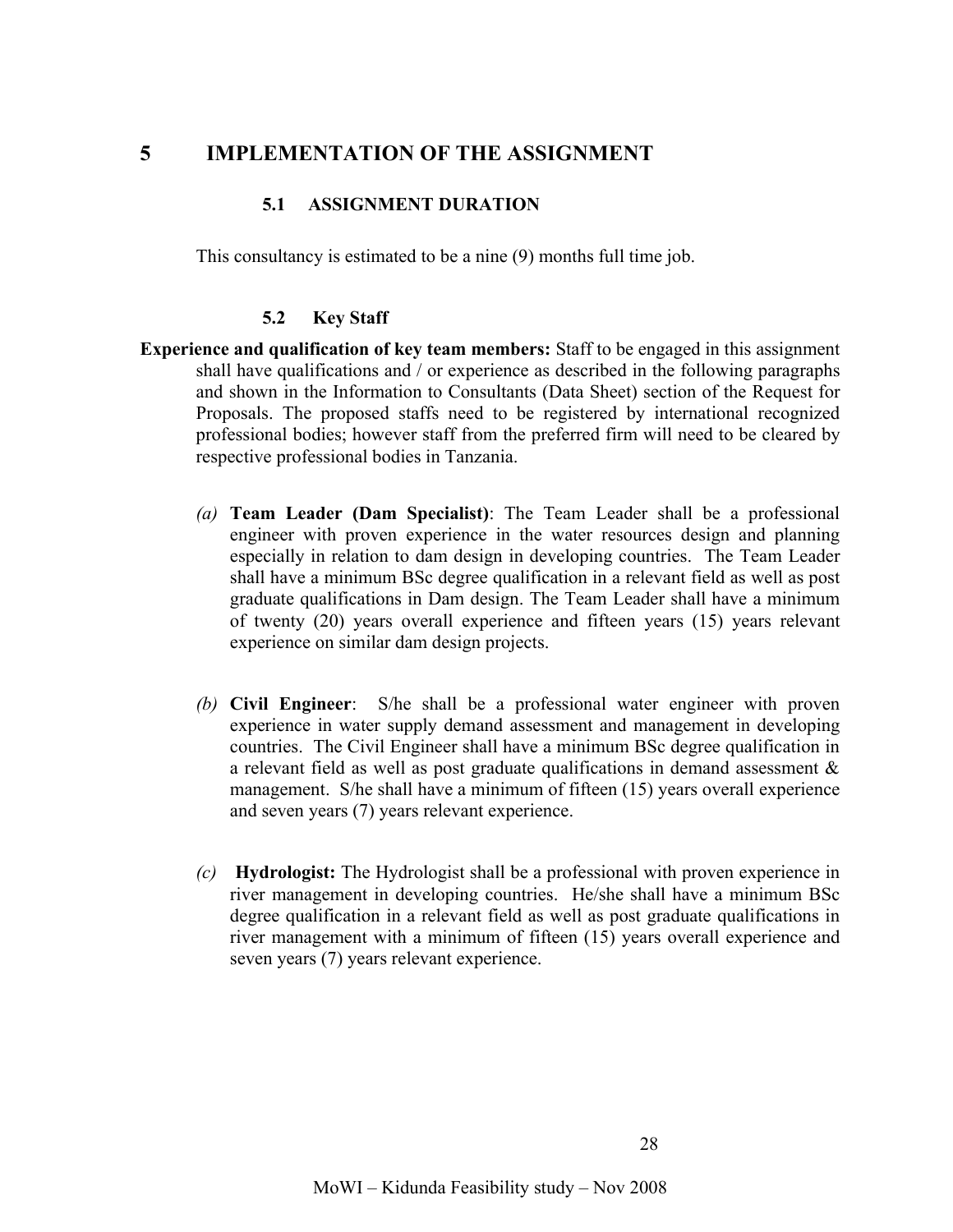- *(d)* **Geologist/Geotechnical Specialist**: The Geologist shall be a professional engineer with proven experience in the planning and design of big dams geotechnical investigation works and safety analysis S/he shall have a minimum BSc degree qualification in a relevant field as well as post graduate qualifications in water dam design. Shall have a minimum of fifteen (15) years overall experience and seven years (7) years relevant experience.
- *(e)* **Economist**: The Economist shall have proven experience in the economic analysis of land use planning and project's cost benefit analysis. The Economist shall have a minimum bachelor's degree qualification in land use planning as well as relevant post graduate qualifications. The Economist shall have a minimum of fifteen (15) years overall experience and seven years (7) years relevant experience.

.

- *(f)* **Environmental Scientist:** The Environmental Scientist shall have proven experience in the environmental impact assessment of water resources and sanitation projects. The Environmental Scientist shall have a minimum BSc degree qualification in science or engineering as well as relevant post graduate qualifications in environmental management. The Environmental Scientist shall have a minimum of fifteen (15) years overall experience and seven years (7) years relevant experience on environmental assessment.
- *(g)* **Sociologist**: The Sociologist shall have proven experience in the social impact assessment of water resources and resettlement matters in large projects. The Sociologist shall have a minimum bachelor's degree qualification in sociology or applied anthropology as well as relevant post graduate qualifications. The Sociologist shall have a minimum of fifteen (15) years overall experience and seven years (7) years relevant experience on social assessment.
- *(h)* **Quantity Surveyor**: The Quantity Surveyor shall have proven experience in the quantifying similar large project. He/she shall have a minimum BSc degree qualification in science or engineering as well as relevant post graduate qualifications. The Quantity Surveyor shall have a minimum of fifteen (15) years overall experience and seven years (7) years relevant experience in similar assignments.
- *(i)* **Environmental Engineer**: He or she must have a proven experience in the environmental impact assessment of water resources and sanitation projects. A minimum BSc degree qualification in science or engineering as well as relevant post graduate qualifications in environmental management. Experience minimum of fifteen (15) years overall experience and seven years (7) years relevant experience on similar projects.
- *(j)* **Biodiversity Specialist** S/he must have a proven experience in the environmental impact assessment of water resources and sanitation projects. A minimum BSc degree qualification in science or engineering as well as relevant post graduate qualifications in environmental management. Must have a minimum of fifteen (15) years overall experience and seven years (7) years of relevant experience on environmental management.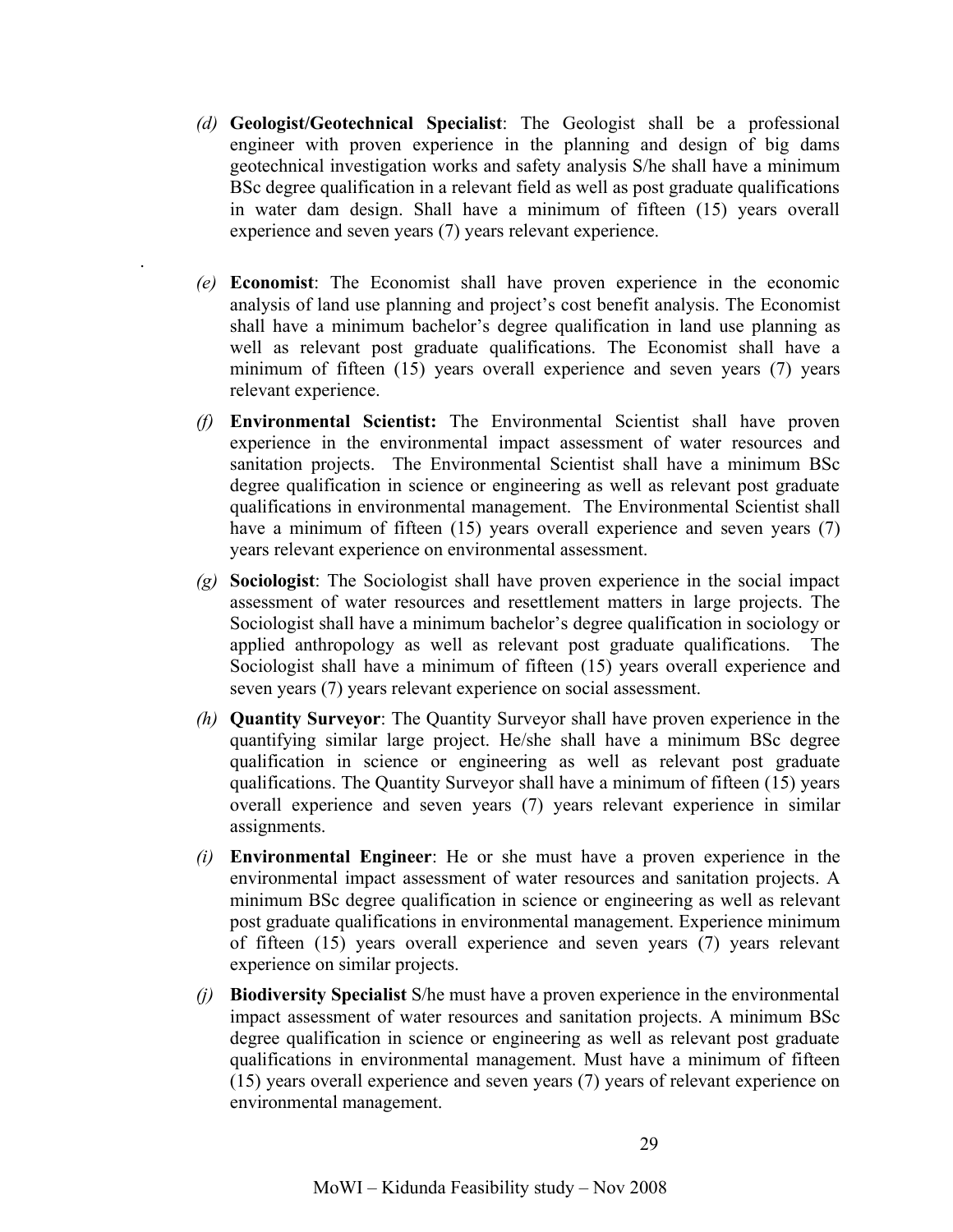*(k)* **Land Surveyor** The Surveyor shall have proven experience in the quantifying similar large project. S/he shall have a minimum BSc degree/Advanced Diploma qualification in land surveying or engineering as well as relevant post graduate qualifications. The Surveyor shall have a minimum of fifteen (15) years overall experience and seven years (7) years relevant experience in similar assignments

Post graduate qualification shall be taken to mean education and training specific to the field of specialisation acquired after obtaining the first Bachelor degree. The term post graduate exclusively implies a masters or doctorate degree. Local experience shall be taken to mean experience on similar type of works in the Eastern Africa or Southern African Development Community (SADC) region. Relevant experience shall be taken to mean the key staff should have worked in similar large projects.

**Estimated Level of Effort:** An estimated level of effort required for the assignment is given in the table below.

| <b>Team Member</b>             | <b>Source</b>         | Input           |
|--------------------------------|-----------------------|-----------------|
|                                |                       | (person months) |
| Team Leader (Dam Specialist)   | Local/International   | 9               |
| Civil Engineer                 | Local / International | 4               |
| Hydrologist                    | Local / International | 3               |
| Geologist                      | Local/International   | 2               |
| Economist                      | Local / International | 3               |
| <b>Biodiversity Specialist</b> | Local/International   | 3               |
| <b>Environmental Scientist</b> | Local / International | 3               |
| Land Surveyor                  | Local / International | 3               |
| Sociologist                    | Local / International | 4               |
| <b>Quantity Surveyor</b>       | Local / International | 2               |
| TOTAL INPUT EFFORT             |                       | 36              |

| <b>Table 5.1</b> |  |
|------------------|--|
|                  |  |

Duration of the assignment will be nine months

MoWI will use this estimated level of effort to compare bids. The Consultant may propose an alternative level of effort, provided that it is supported by sufficient documentation in their proposal to show that it can successfully meet the assignment objectives. The Team Leader will be full time on the assignment.

#### **panel of experts (poe):**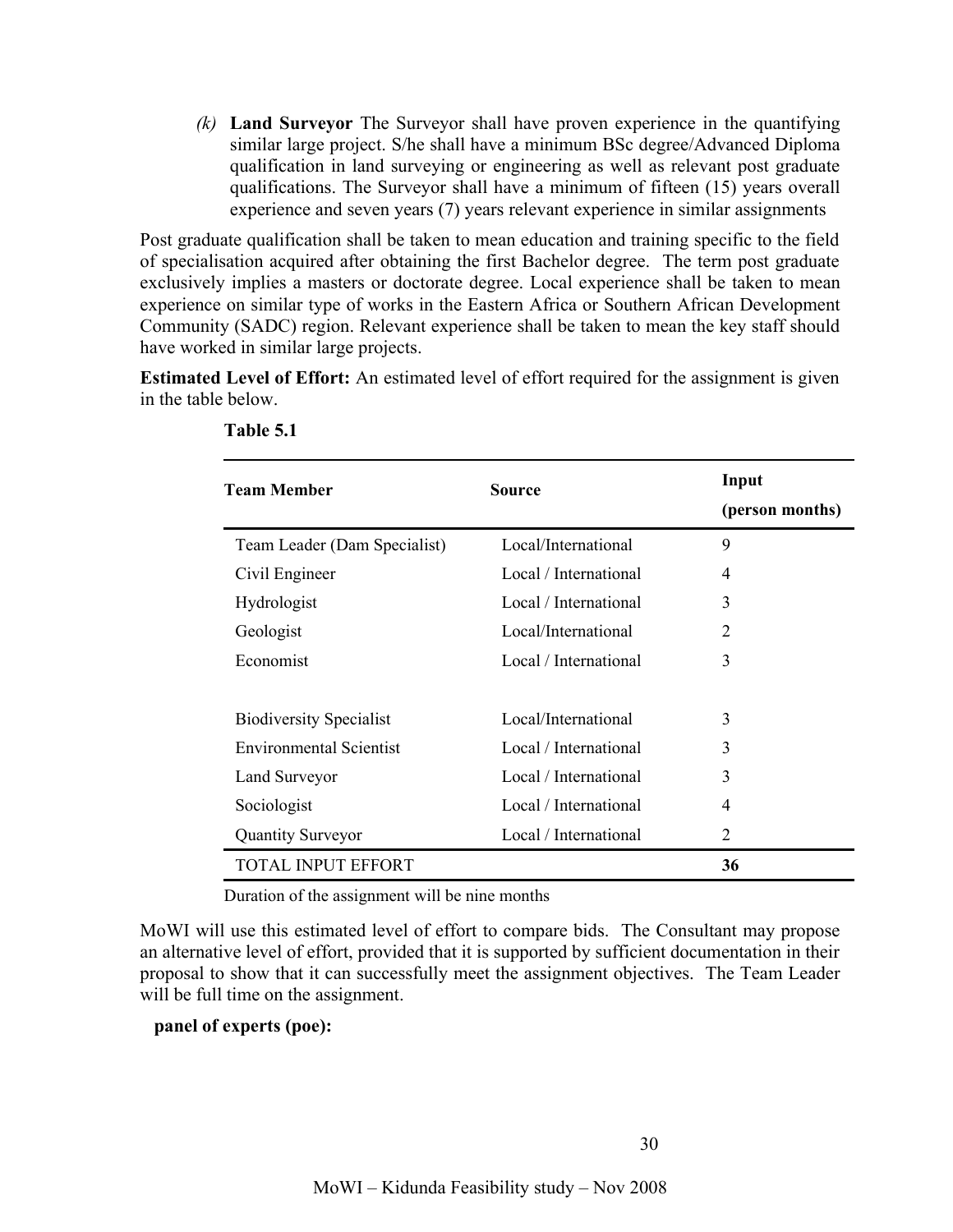In compliance with Dam Safety requirement OP.4.37, client will establish a Panel of Experts comprising three experts, i.e. Dam (civil) engineer, Geotechnical specialist, and Hydrologist, separate from this consultancy, The Head of the Dam Safety unit in the Water Resources Division will also participate in the meetings..

The Panel of Experts will have the responsibility of providing oversight and guidance for this consultancy as defined in a separate TOR for Kidunda Dam Project.

The Panel of Experts will provide independent technical review and guidance for technical matters related to this assignment on behalf of the client in this assignment.

However the consultant should follow other legal requirements for the outputs to be cleared with regulatory authorities.

The GOT will also establish a national technical advisory committee to supervise the overall consultancy process and other technical and administrative matters. Members of the committee will be drawn from:

- University of Dar es Salaam Department of Water Engineering,
- TANESCO- Dam Safety Expert
- DAWASA,
- Ministry of Lands and Human Settlements
- Ardhi University Department of Lands Economics,
- National Environmental Management Council (NEMC)
- Vice Presidents Office (VPO): Environment
- Ministry of Natural Resources and Tourism
- Ministry of Regional Administration and Local Government
- Wami/Ruvu Water Basin Office
- Dam and Drilling Construction Agency
- Ministry of Agriculture, Food Security and Cooperatives
- Tanzania National Parks (TANAPA)
- GTZ
- World Wildlife Fund (WWF)
- International Independent Facilitator (IIF) on behalf of Financiers Representative of Selous Game Reserve and Selous Conservation Program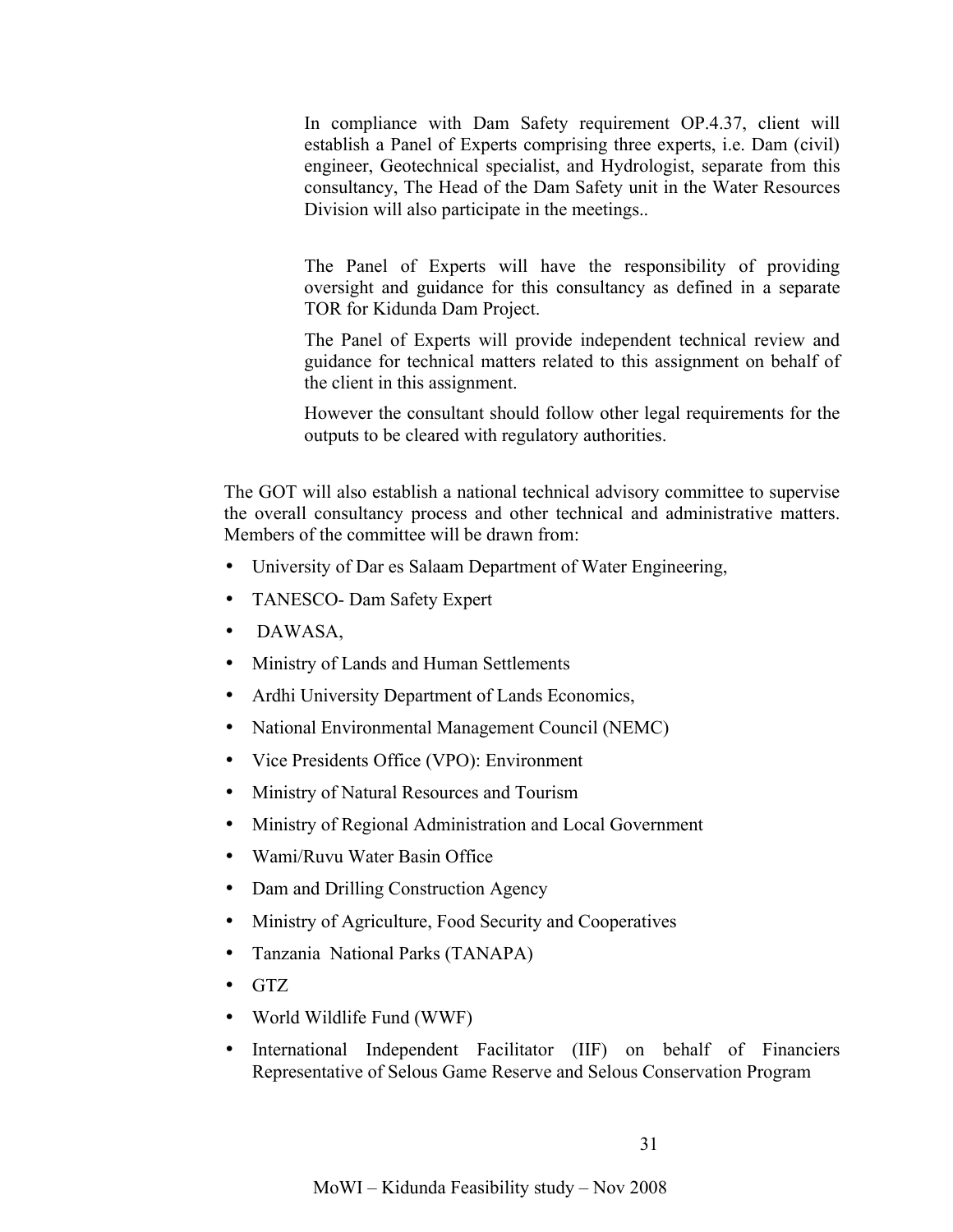#### **International independent facilitator (IIF)**

The Independent International Facilitator (IIF) shall be an international expert in Social Development Specialization (of Social Scientist or Anthropologist) with considerable experience in medium to large scale infrastructure projects in developing economies. S/he will ensure that the consultations undertaken as part of the process for developing the environmental assessment, social assessment and the land acquisition needs and the corresponding mitigation and resettlement plans, is transparent, independent, credible and participatory.

- Will assist in decision making and improve the likelihood for broad participation, sharing of project benefits and sustainable outcomes in the development and operation of the Kidunda Dam.
- Will be responsible for both the environmental and social issues in their entirety.
- Will prepare reports that will be become the basis for completing the ESIA and the design and construction plan as well as other mitigation and compensation measures required for the Dam.
- The IIF will report to the MOWI/DAWASA.

#### **Main Tasks**

- On the basis of preliminary EIA and close collaboration with MOWI, DAWASA and WRBWO, identify the full range of stakeholders for the Kidunda Dam (including SCP, UDSM-IRA, WWF, TANAPA, GTZ, JUKUMU village community representatives and relevant district political representatives, and others) identified under the Kidunda Dam TORs,
- Take the lead and work closely with the Feasibility Study consultants on the consultative process for both environmental and social issues so as to validate the process and veracity of the reports produced.
- The consultative process is expected to be an ongoing process throughout the project area during project design and preparation, and therefore the IIF is expected to develop a consultative strategy and plan to present to the MOWI/DAWASA/World Bank as part of their inception report.
- Ensure consultations are undertaken in compliance with both GOT requirements (under EMA 2004 and other Acts) and World Bank Safeguards Operational Policies.
- Participate in the consultations and lead/chair/moderate the discussions as appropriate.
- Develop appropriate participatory methodologies (i) to identify potential project affected persons and their representatives and their assets and property, and all other stakeholders and that these groups are included in the consultative process and (ii) to be used during consultations.
- Based on the concerns and views identified during the consultative process, identify and design tangible options for consideration in the project design and during implementation for addressing these concerns and views.
- Develop a conflict and grievance redress mechanism for project implementation.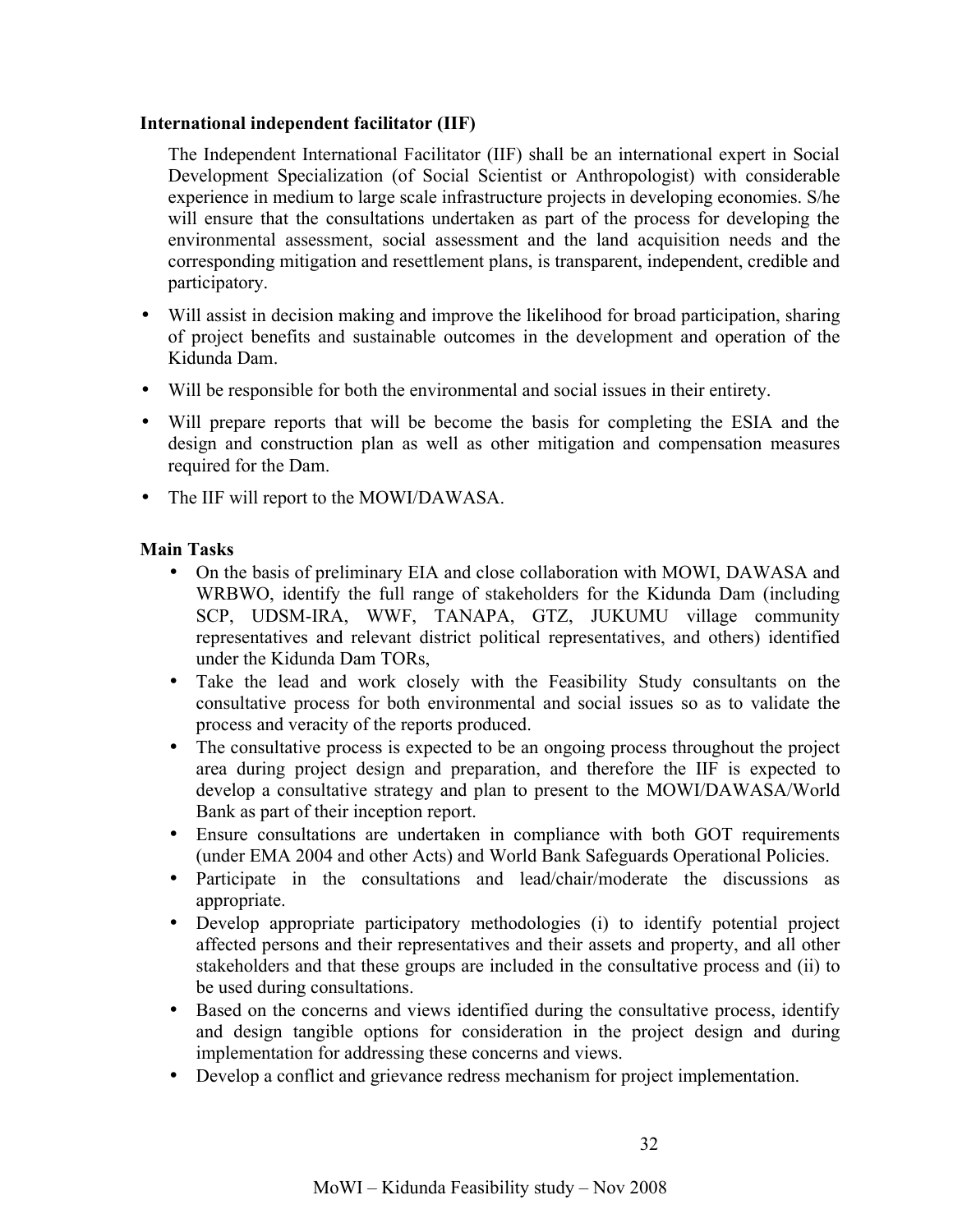- Develop a Monitoring and Evaluation mechanism/arrangements for implementation of agreements reached.
- Take the lead in preparing the overall drafts and final reports on the consultations. Outline of the structure and contents of the reports to be agreed at the inception report stage.

Present the draft final consultations report at a local workshop whose audience will be MOWI, DAWASA, NEMC, World Bank, and other decision makers so as to brief them on the findings, results and recommendations to address issues raised and how and what is can be incorporated into the project design.

#### **Local Participation**

The Consultant may associate with a local Tanzanian consulting firm and provide a reasonable proportion of local staff at senior professional levels.

#### **Counterpart staff:**

- **Reporting:** Client will appoint contact person for this assignment.
- **Training:** Client will assign qualified personnel from the major stakeholders as counterparts. This will be discussed during contract negotiation. The consultant will not be responsible for costs associated with these counter part staff. However consultant must ensure that appropriate knowledge transfer occurs between the Consultant and any counterpart staff assigned to it.

#### **Facilities, Equipment and Data**

#### **a. Provided by the Consultant**

The Consultant shall provide all necessary transport and equipment it deems necessary to undertake the assignment. The Consultant shall supply its own computing equipments.

If the Consultant deems it necessary to procure and supply specialist equipment/services under the contract the Consultant shall provide full details, specifications, and cost in its bid.

• Failure to provide sufficient information about special equipment/service may result in the equipment not being included in the bid in which case the Consultant shall bear the cost of such equipment/service.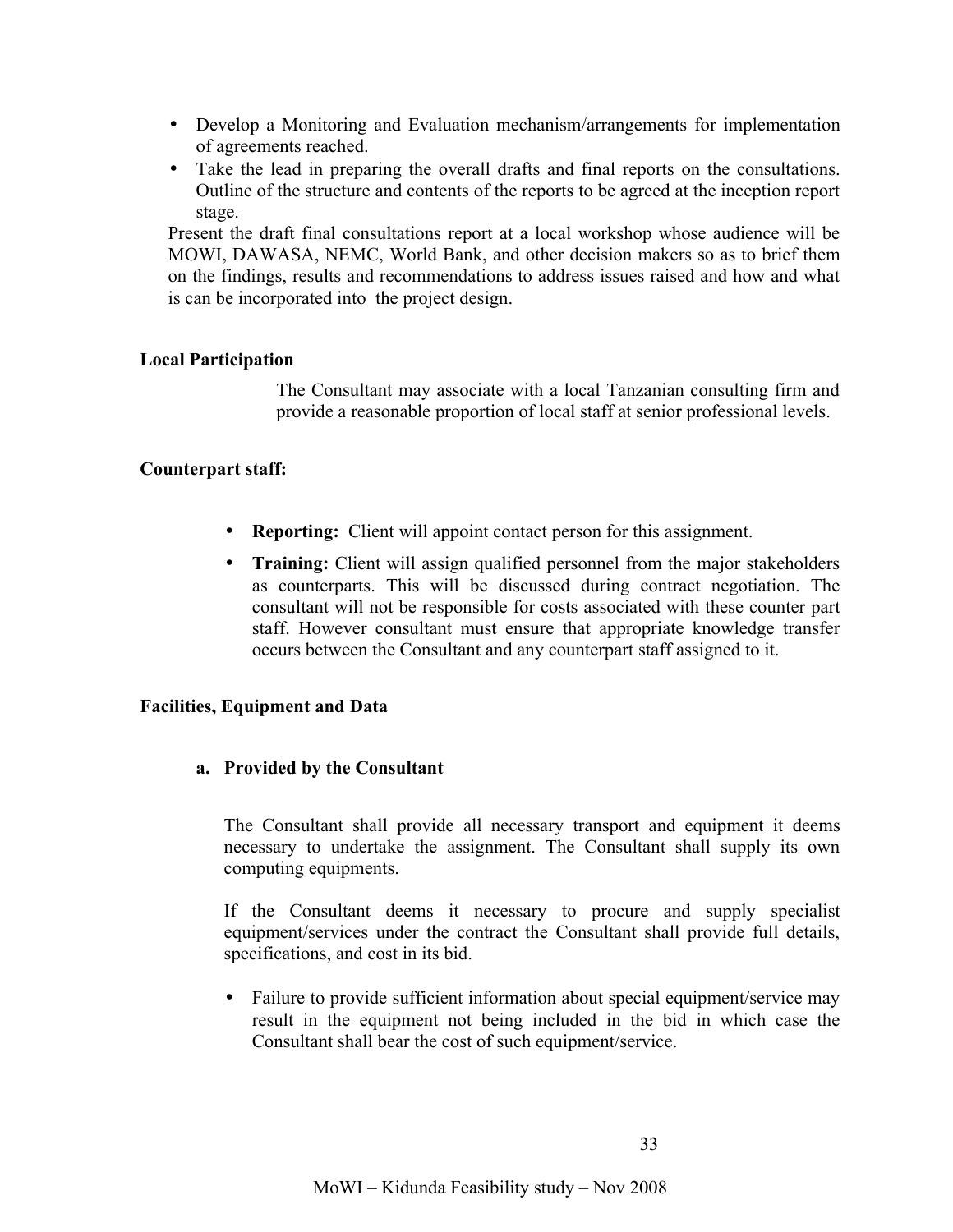- The Consultant shall discuss and agree with *Client*, during contract negotiations, the final list of special equipment/service to be procured and supplied.
- The Consultant shall hand over all special equipment/data procured and supplied under the contract to *Client* in good working order, on completion of the contract.

The cost for Consulting Services will be deemed to include, but not necessarily limited to, the following items:

- Remuneration for Consultant's staff and support personnel
- Office space including office equipment, photocopiers, computers and the like
- Specialist third party services such as survey, drafting / mapping, soil laboratory tests and the like
- Transportation
- Printing and binding
- Communications including phone, fax, and email
- International Airfares, visas, accommodation, and incidentals
- Insurances

#### b) **Provided by the Client**

At the commencement of the assignment Client will make available to the Consultant all data, information, and reports in their possession which are deemed necessary for the assignment. Consultant will also need to review other reports on Selous Conservation.

The following reports will be available for review,

- National Water Policy (2003)
- Tanzania Environmental Management Act ( EMA; 2004)
- Future Water Sources for Dar es salaam by Norconsult (2007)
- Preliminary EIA for Kidunda (2008)
- Study on Water Resources in the Ruvu River by JICA (1994)
- Study on Rehabilitation of Water supply for Dar es salaam by JICA (1991)
- Water Supply Improvement Plan for Dar es salaam by AAW (2008)

The Consultant shall treat these documents with care and return them in good order to Client at the end of the assignment.

Client shall meet all expenses for holding Consultative workshops, Steering committee and Panel of Expert meetings and counterpart staff.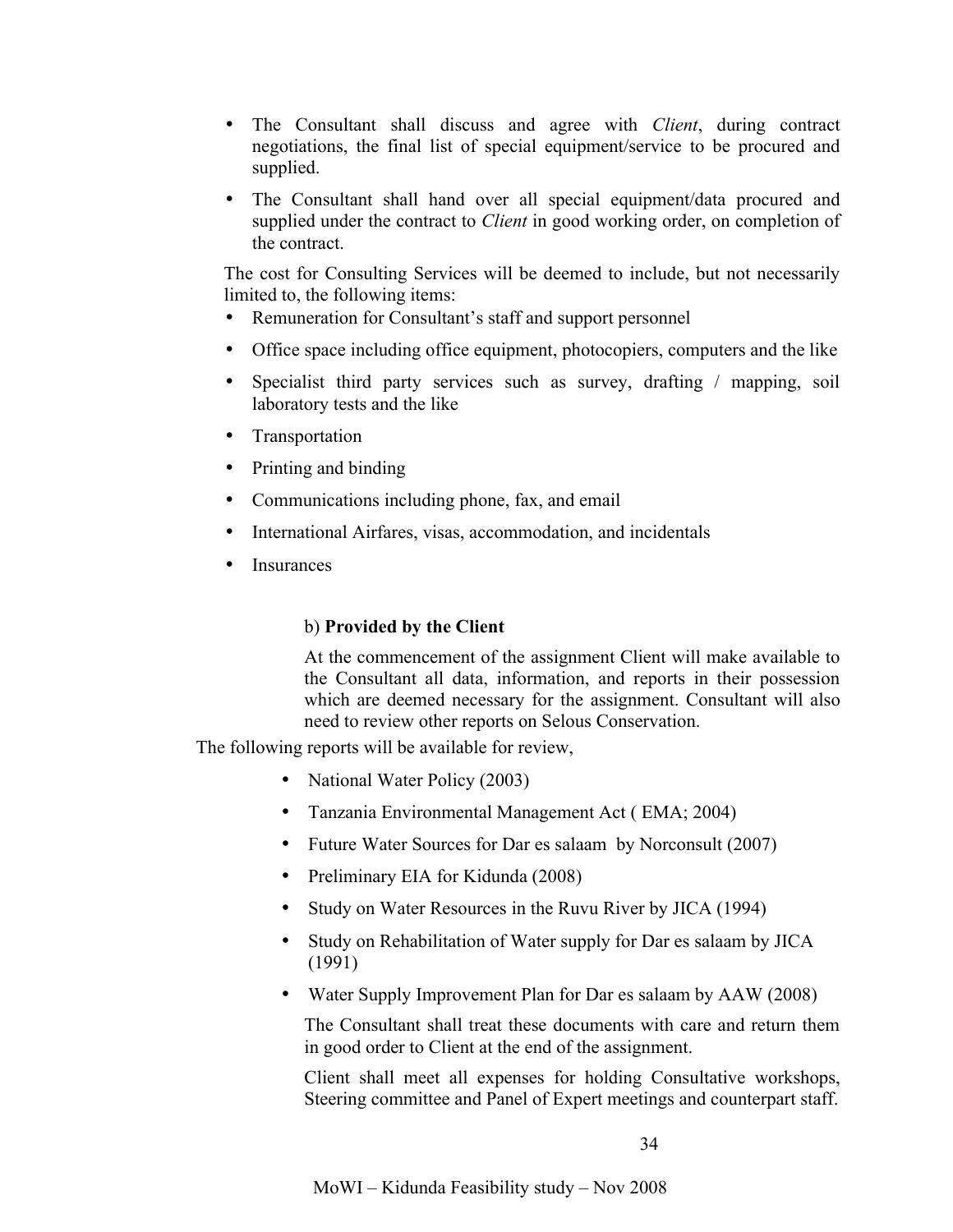#### **6 REPORTING REQUIREMENTS**

#### **Reporting schedule**

*(a)* The Consultant shall prepare and submit the following reports to the Permanent Secretary MoWI for the attention of the Panel of Experts. The number of reports and timing shall be as follows:-.

Table 6.1: Reporting Schedule

| <b>Description</b>                                                                                                                             | No. | <b>Target</b>                                                  |
|------------------------------------------------------------------------------------------------------------------------------------------------|-----|----------------------------------------------------------------|
| Inception report (including methodology and $15$<br>work plan of the consultancy)                                                              |     | Four (4) weeks after the assignment start of<br>the assignment |
| Bi monthly progress reports                                                                                                                    | 15  | Two (2) week after the end of every two<br>month               |
| Topographic Survey and Geotechnical Report                                                                                                     | 15  | Three Months after start of the assignment                     |
| Proposed dam size and sites proposal                                                                                                           | 15  | Three Months after start of the assignment                     |
| Financial and Economic Analysis Report (along <sub>15</sub> )<br>with Feasibility Study Report)                                                |     | Five months after start of the assignment                      |
| Feasibility Study Report including the summary<br>of the studies, investigations and surveys as15<br>well as the site/type selection proposal. |     | Five months after start of the assignment                      |
| Detailed Geological and geotechnical Report                                                                                                    | 15  | Five months after start of the assignment                      |
| Draft Environmental and Social Impact <sub>15</sub><br>Reports                                                                                 |     | Five months after start of the assignment                      |
| Draft Design and Tender Documents                                                                                                              | 15  | Five months after start of the assignment                      |
| Final Detailed Design & Tender Documents                                                                                                       | 15  | Seven months after start of the assignment                     |
| Final RAP, EMP, LRP, EPP, IPDP and RIMP                                                                                                        | 15  | Seven months after start of the assignment                     |
| TOR's for Construction Supervision                                                                                                             | 15  | Eight months after start of the assignment                     |
| Final ESIA Report                                                                                                                              | 15  | Eight months after start of the assignment                     |
| <b>Valuation Report PAP</b>                                                                                                                    | 15  | Eight months after start of the assignment                     |
| End of assignment workshop                                                                                                                     | 15  | Nine months after start of the assignment                      |

*(b)* All assignment outputs, including maps and drawings, as well as the proceedings of the end of assignment workshop shall be submitted in both hard copy and digital copy. The digital copy format shall be agreed with the Panel of Experts during mobilization. The digital copy shall be submitted on suitable long term storage media such as CD or DVD and in editable version. Each

35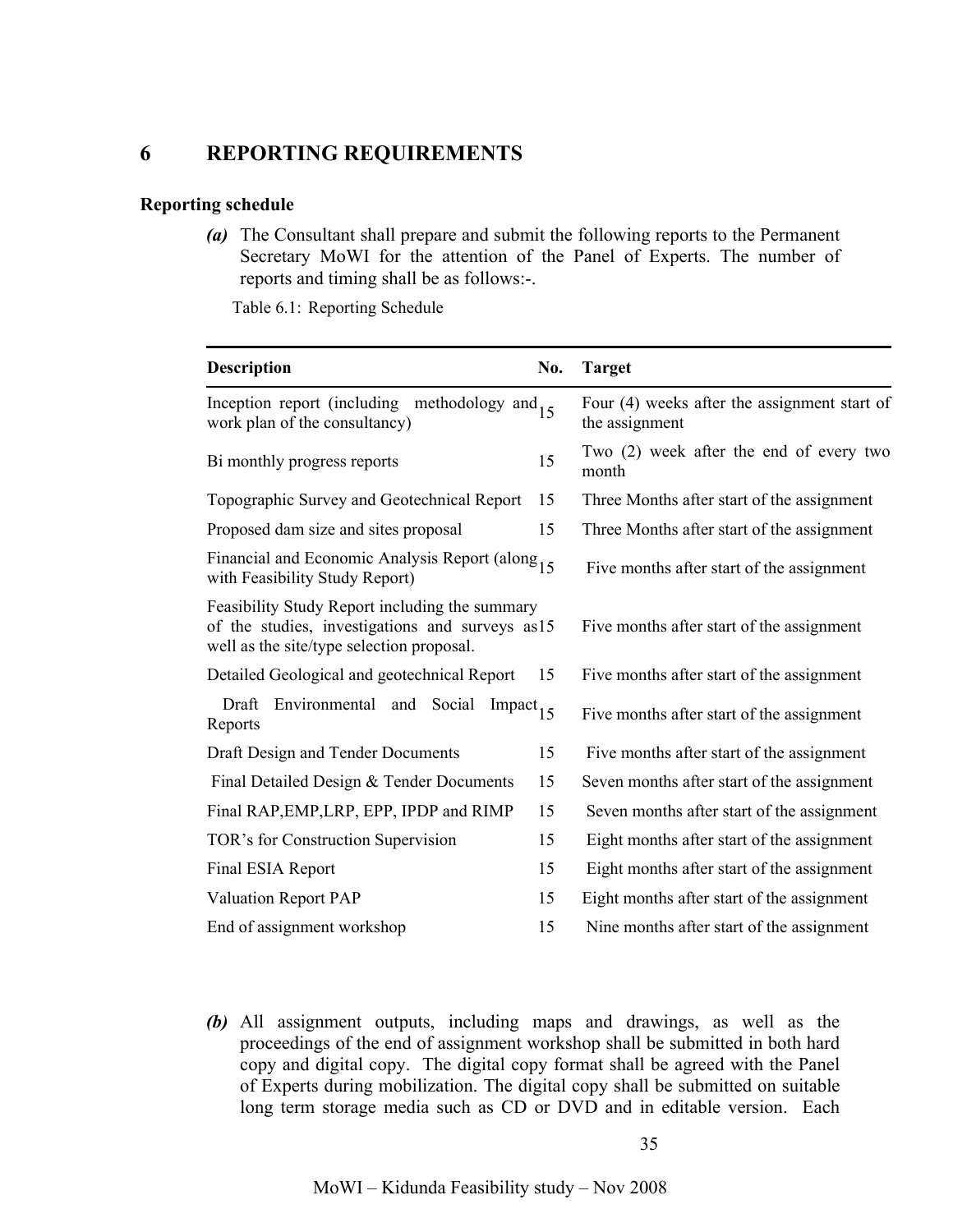final hard copy submitted shall be accompanied with a digital copy suitably bound to the inside cover of the hard copy. Also consultant to provide one editable CD/DVD copy of each report submitted.

*(c)* The Consultant shall prepare a draft of each assignment output (excluding progress reports) as well as the proceedings of the end of assignment workshop and submit these to the Panel of Experts (POE). The Panel of Experts (POE) shall meet (according to the schedule defined in its TOR) and review the draft feasibility and other technical reports and provide comments within Five (5) working days of receiving the draft report. The Consultant shall incorporate the comments where appropriate and submit the final report within two weeks of receiving the comments.

#### **Progress Reporting**

#### **a) Inception Report**

The Consultant shall prepare an inception report, which shall discuss at least the following:

- Background, objectives, and scope of the assignment
- Outline of conditions at the start of the assignment
- Constraints and issues and suggested adjustments to the scope and methodology
- Schedule of key activities
- Table of Contents and Work Program for RAPs, EMP, LRPs, EPP, ESTS and IPDP
- Table of Contents and Work Program for Dam Safety Plans

The Inception Report shall be kept as brief as possible and shall be limited to highlighting key issues and tasks and any significant proposed modifications to the original proposal.

The Consultant shall incorporate where appropriate such written comments and submit the final report to client within five (5) working days of receiving the comments.

#### **b) Bi monthly progress reports**

The Consultant shall prepare bimonthly progress reports, which shall discuss at least the following:

- Summary of the background, objectives, and scope of the assignment
- Activities undertaken during the period and progress against program
- Issues and constraints that could affect the delivery of services and outputs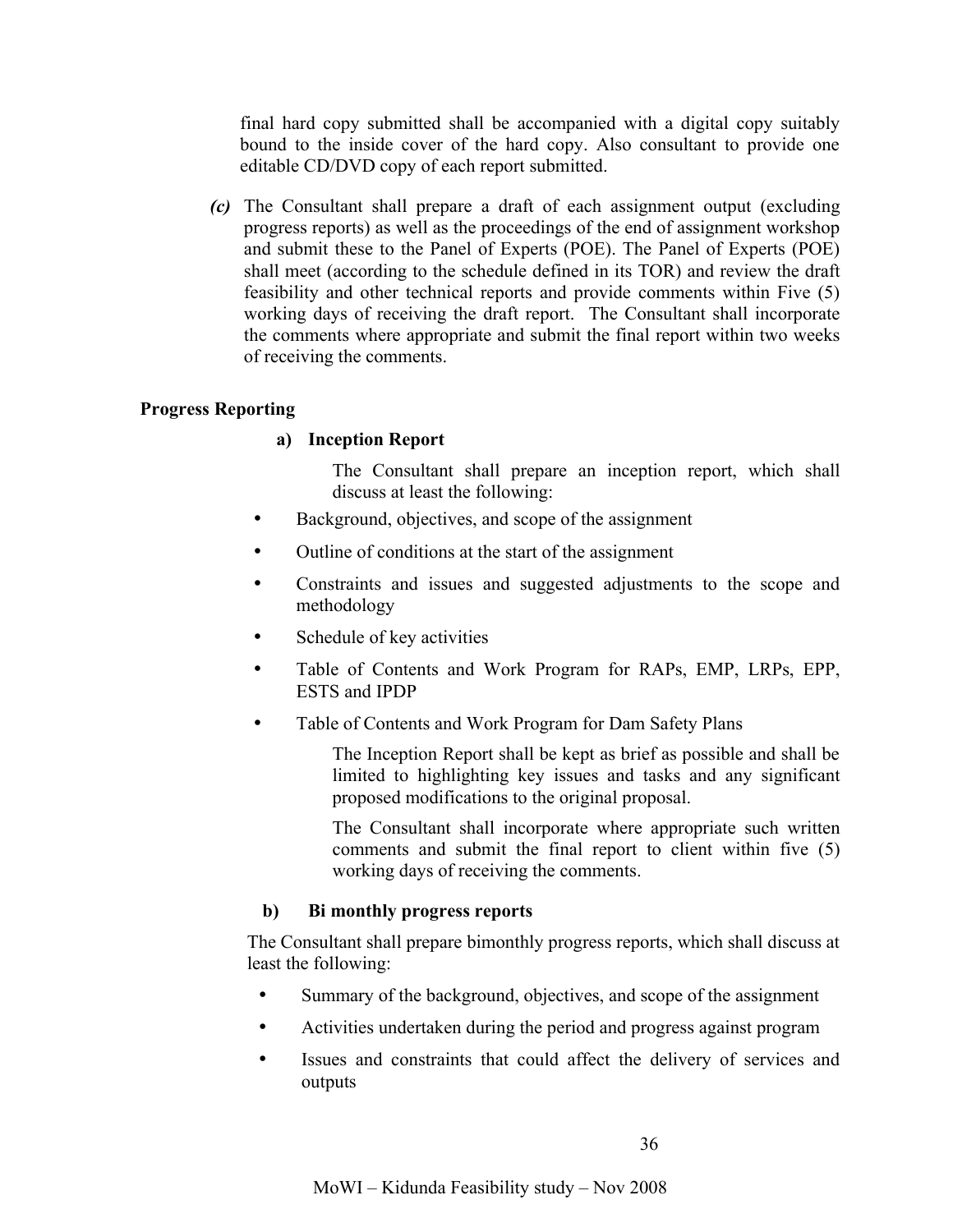• Program of work to be undertaken during the next period

The Bi-monthly Progress Reports shall be kept as brief as possible and shall be limited to highlighting progress, key issues and constraints encountered during the reporting period. The Consultant shall submit the Progress Report to client within five (5) working days of the end of the reporting period.

**c) Aerial and Topographic Mapping Report and Geotechnical Survey Report:** These reports must be submitted to the Client 3 months after contract signing. The report must comply with the requirements but not limited to items 3.3.1 to 3.3.6 and of this document.

**d). Feasibility Study Report:** This report will summarize and underline key issues but not limited to water demands, hydrology, geological/geotechnical investigation and others as indicated on item 3.4.1 to 3..5 of these ToRs. This report shall be submitted 2 months after start of the assignment. This report covers the comparison and recommendation of the dam site, type, size, etc. This report must be submitted 5 months after start of assignment. The report must be prepared incorporating findings from topographic mapping, geotechnical survey and other technical studies.

**e). Economic and Financial Analysis Report:** The consultant shall prepare and submit this report complying but not limited to section 3.4.3 of this terms of reference. The report must be submitted 8 months after start of assignment.

**f) Draft Environmental and Social Impact Assessment report:** The consultant must finalize the EA based on the selected dam. The report must meet all relevant statutory requirements as stated on EA section but not limited to items 3.6.1 to 3.8 of this document. The report must be submitted 5 months after start of the assignment.

**g). Final Dam Safety Plans/ Report:** Consultant shall prepare and submit Dam safety report complying but not limited to requirements stated under item 3.10 of this document. This report must be submitted 7 months after starting of the assignment

#### **h) Final Detailed Design, Tender Documents and Construction Plans Report:**

The consultant shall prepare and submit this report complying but not limited to sections 3.9.1 to 3.10 of this terms of reference. The report must be submitted seven months after start of assignment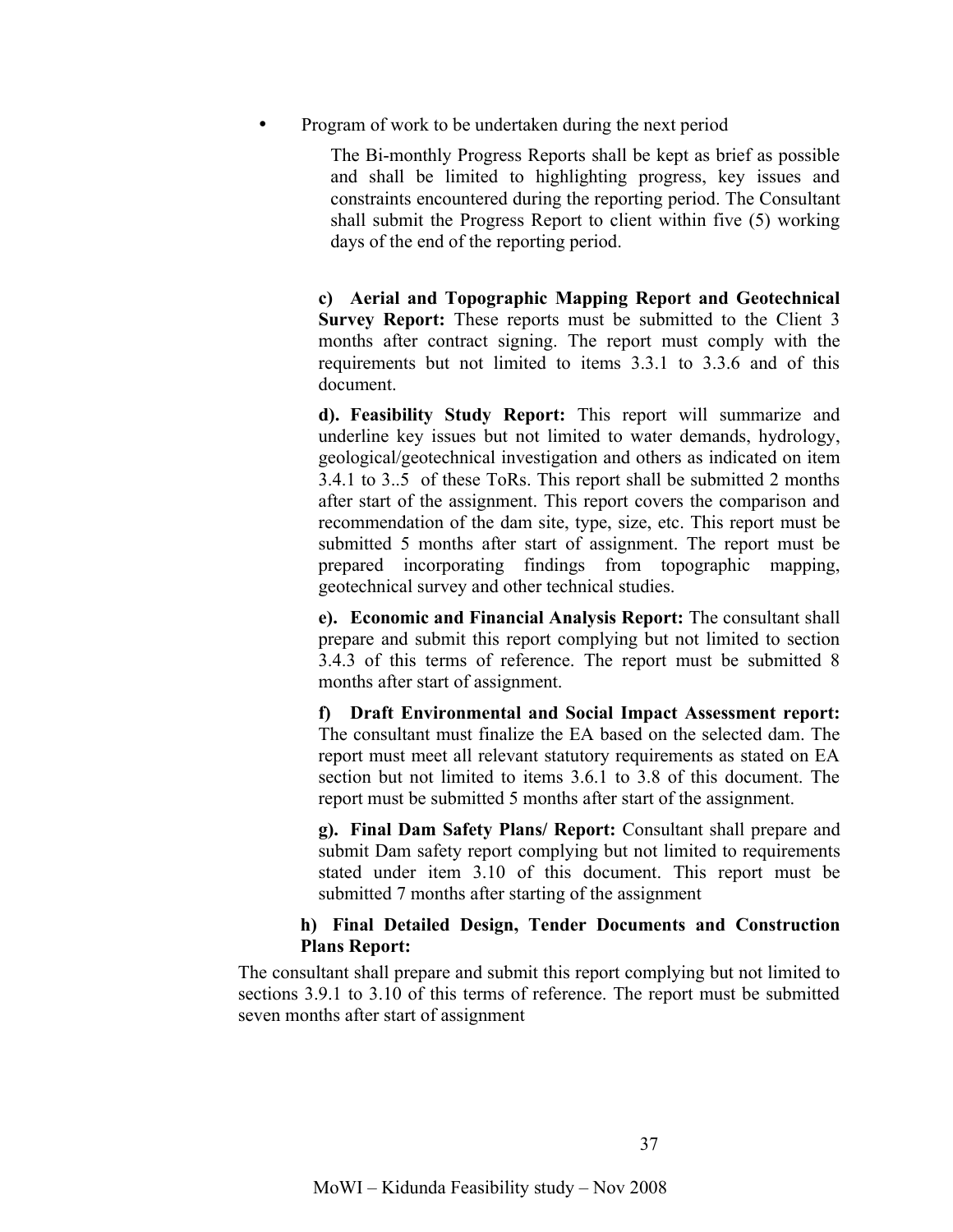**i) Final Environmental and Social Management Plans Report:** The consultant: shall prepare and submit this report complying but not limited to section 3.11.1 to 3.11.3 of these terms of reference and meeting all ESIA certification processes. The report must be submitted 8 months after start of assignment.

#### **j) ToRs for Construction Supervision**

The consultant: shall prepare and submit ToRs for construction supervision as indicated in section 3.12 of these terms of reference. The report must be submitted 8 months after start of assignment

#### **h) Valuation Report of Project Affected Persons/institutions (PAP)**

The consultant: shall prepare and submit this report complying but not limited to section 3.13 of these terms of reference and meeting all ESIA certification processes. The report must be submitted 8 months after start of assignment